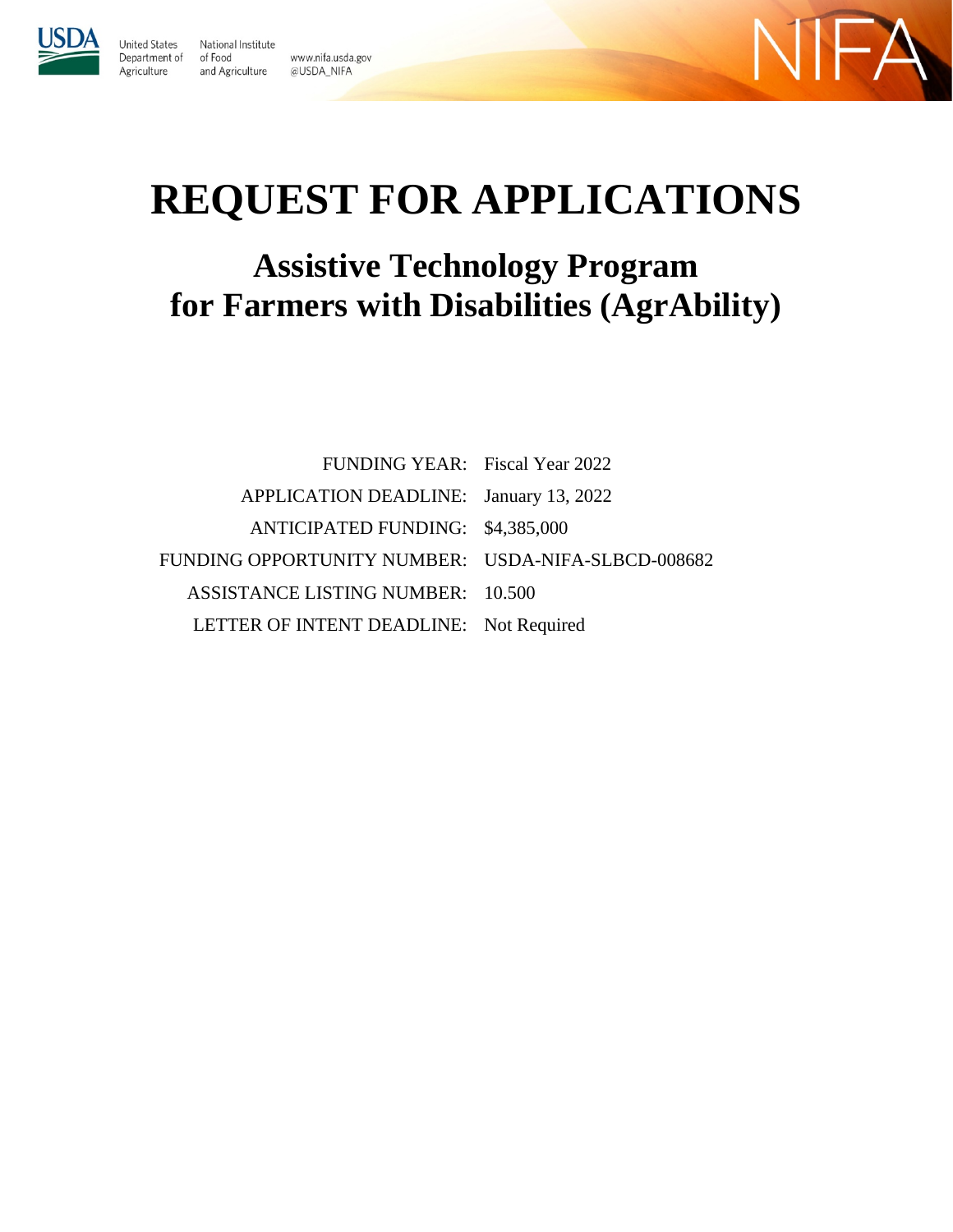#### **INITIAL ANNOUNCEMENT**

National Institute of Food and Agriculture United States Department of Agriculture

<span id="page-1-0"></span>**Assistance Listing:** This program is listed in the Assistance Listings under 10.500.

<span id="page-1-1"></span>**Table 1**: Key Dates and Deadlines

| <b>Task Description</b>          | Deadline                                                                                                                                     |
|----------------------------------|----------------------------------------------------------------------------------------------------------------------------------------------|
|                                  | Application:   5:00 P.M. Eastern, January 13, 2022 [Ref to Part I § C of this RFA]                                                           |
| Letter of Intent:   Not Required |                                                                                                                                              |
|                                  | Applicants Comments:   Within six months from the issuance of this notice<br>(NIFA may not consider comments received after the sixth month) |

*Stakeholder Input*. The National Institute of Food and Agriculture (NIFA) seeks comments on all request for applications (RFAs) so it can deliver programs efficiently, effectively, with integrity, and with a focus on customer service. NIFA considers comments, to the extent possible when developing RFAs and use comments to help meet the requirements of Section  $103(c)(2)$  of [the Agricultural Research, Extension, and Education Reform Act of 1998](https://nifa.usda.gov/resource/agricultural-research-extension-and-education-reform-act-1998) [\(7 U.S.C. 7613\(c\)\(2\)\).](https://uscode.house.gov/view.xhtml?req=(title:7%20section:7613%20edition:prelim)%20OR%20(granuleid:USC-prelim-title7-section7613)&f=treesort&edition=prelim&num=0&jumpTo=true) Applicants may submit written comments to [Policy@usda.gov](mailto:Policy@usda.gov) (email is for comments only). Please use the following subject line: Response to the AgrAbility RFA.

**Centers of Excellence**. Applicants are encouraged to visit the NIFA's Centers of Excellence [\(COE\)](https://nifa.usda.gov/centers-excellence) for information on COE designation process, including COE criteria, and a list of programs offering COE opportunities. A recording of COE outreach and COE implementation webinars are also available.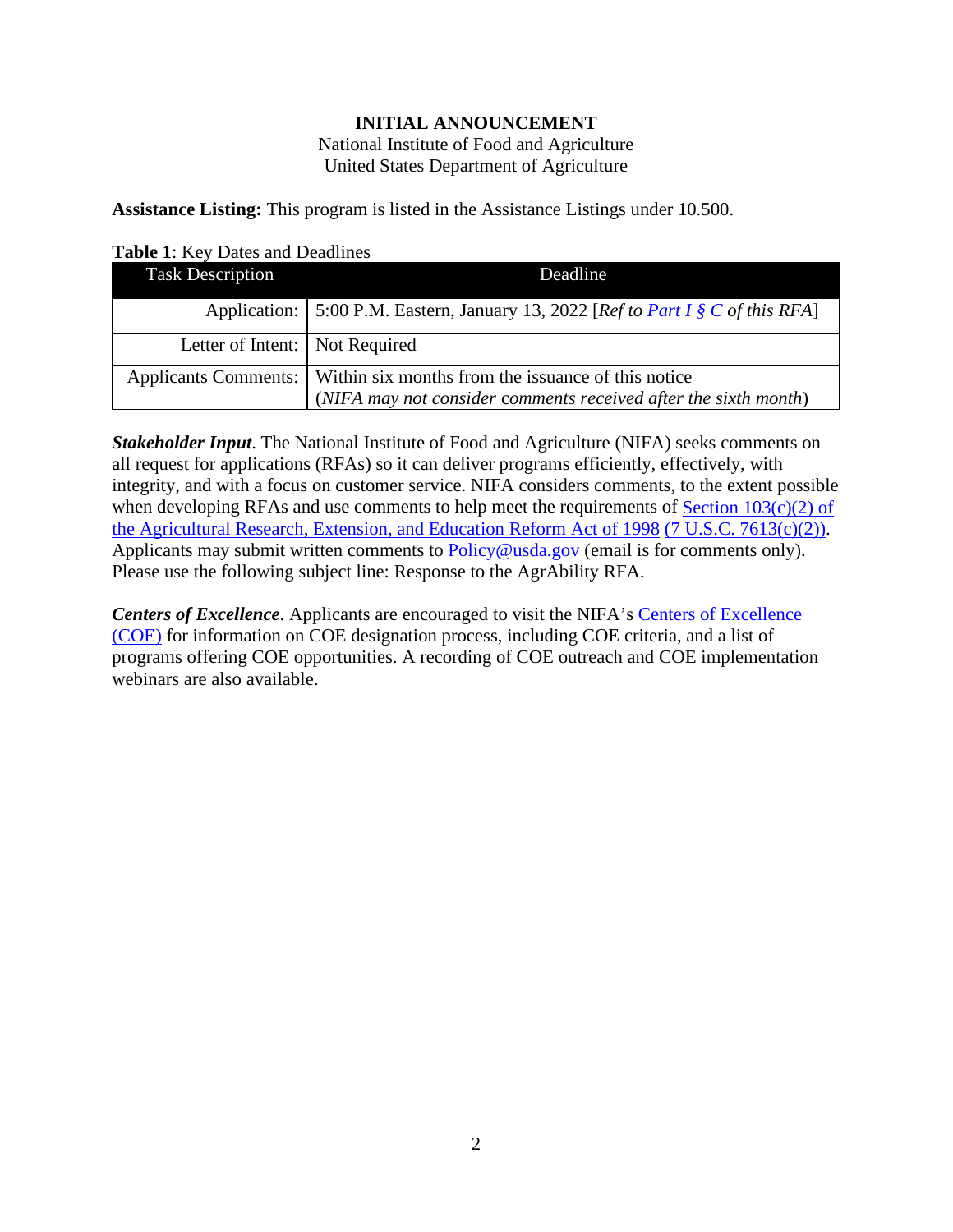#### **EXECUTIVE SUMMARY**

<span id="page-2-0"></span>NIFA requests applications for the Assistive Technology Program for Farmers with Disabilities through the AgrAbility program, for fiscal year (FY) 2022. The AgrAbility program works to increase the likelihood that farmers, farm workers and farm family members with disabilities, including veterans with disabilities, and their families who engage in farming, farm-related occupations, or are pursuing new farming opportunities, will experience success in agricultural production.

This RFA is being released prior to the passage of a full appropriations act for FY 2022. Enactment of additional continuing resolutions or an appropriations act may affect the availability or level of funding for this program. The anticipated amount available for grants in FY 2022 is approximately \$4.38 million. NIFA anticipates that approximately \$2,5474,000 will be available for support of new State and Regional AgrAbility Projects (SRAPs). The remainder of funds will be used to support eight previously awarded SRAP awards eligible for continuation.

Applications for the continuing SRAPs are not included in this solicitation and are completed separately. This RFA is soliciting applications for new State/Regional AgrAbility projects.

This notice identifies the objectives for AgrAbility projects, deadlines, funding information, eligibility criteria for projects and applicants, and application forms and associated instructions.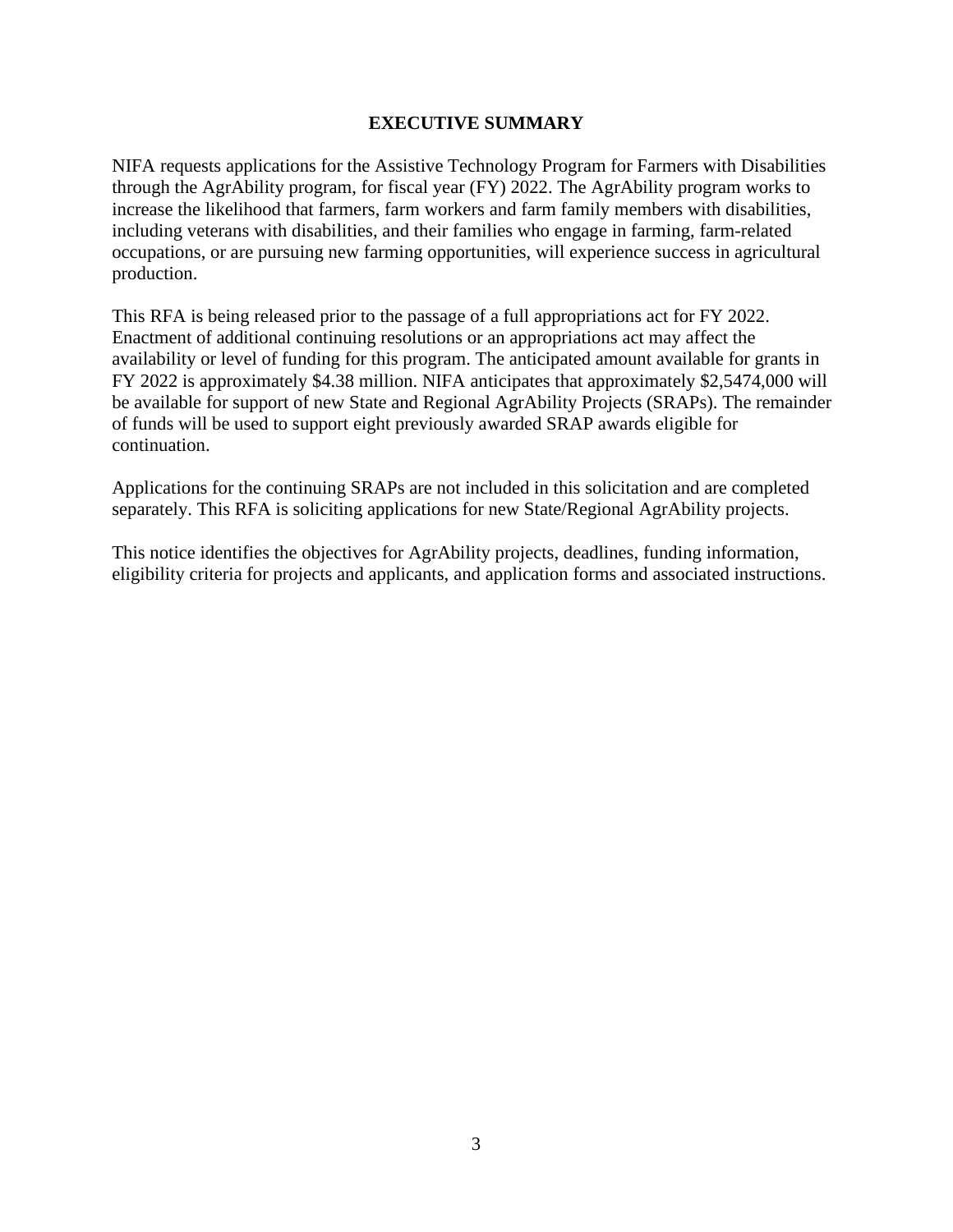### **Table of Contents**

| A.<br><b>B.</b><br>C.                   |  |
|-----------------------------------------|--|
| A.                                      |  |
| A.<br><b>B.</b><br>$C_{\cdot}$          |  |
| A.<br>Β.<br>C.                          |  |
| A.<br>Β.<br>$\mathcal{C}$ .<br>D.<br>Е. |  |
| A.<br>A.<br><b>B.</b><br>$\mathbf{C}$ . |  |
|                                         |  |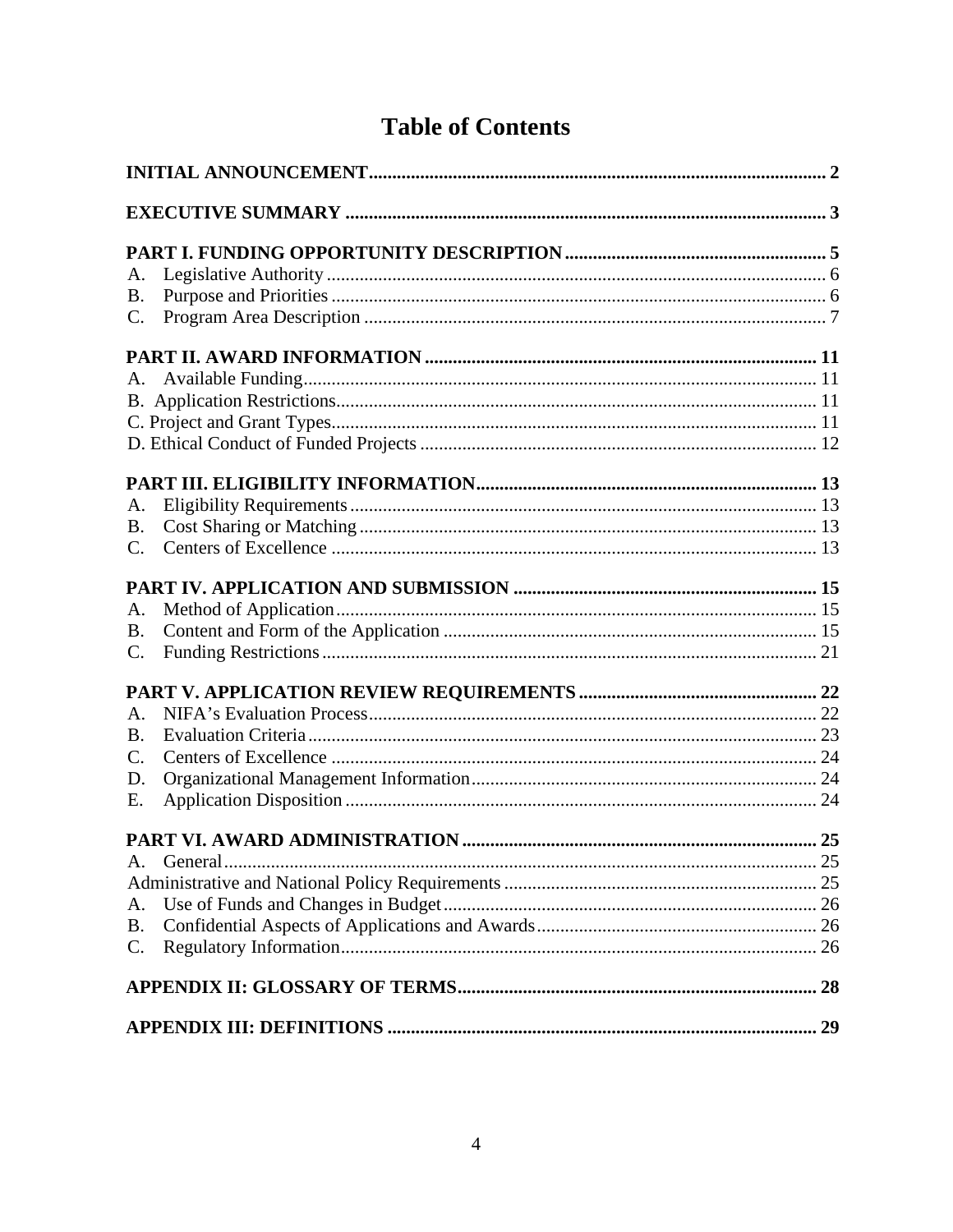#### **TABLE OF TABLES**

<span id="page-4-0"></span>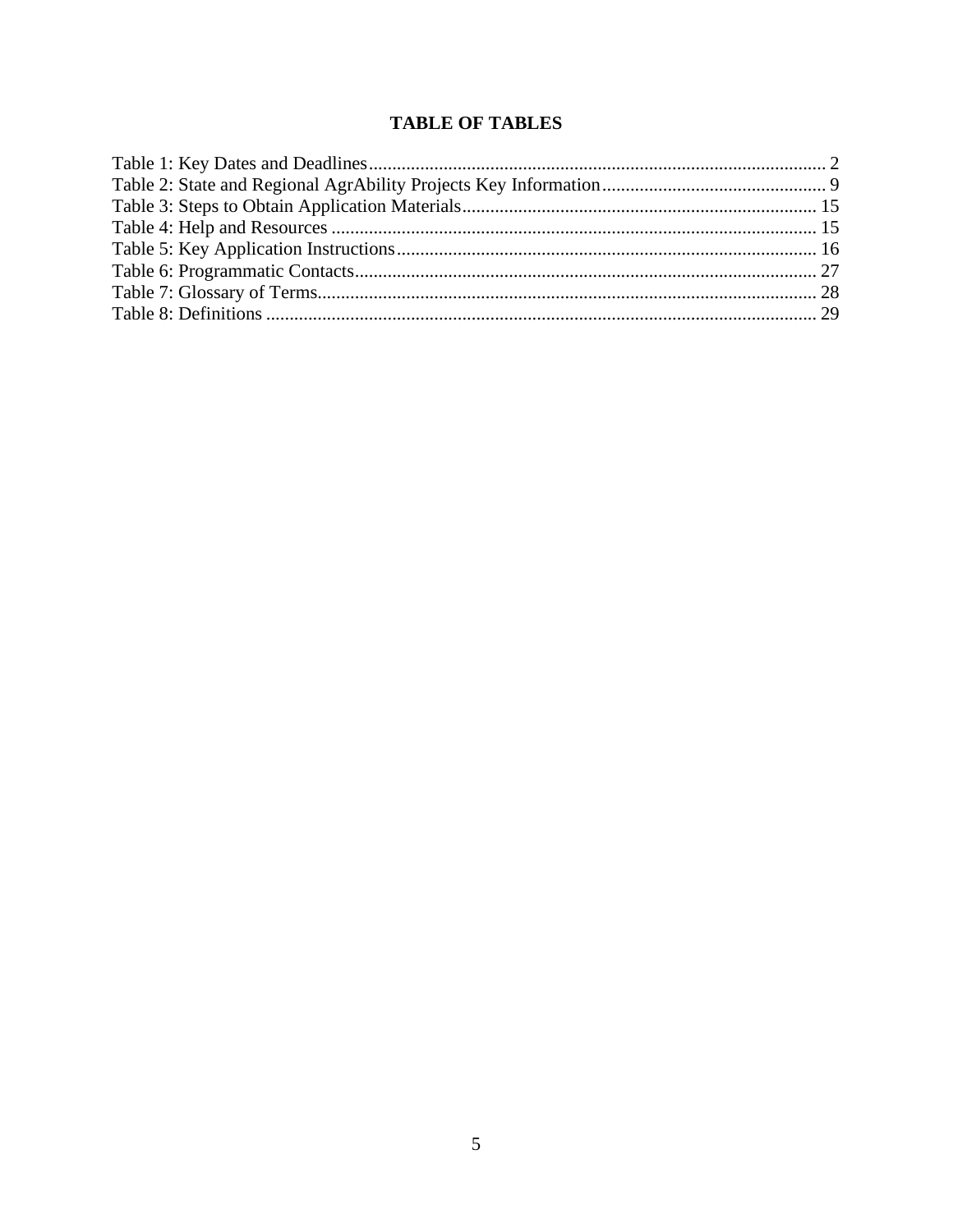#### **PART I. FUNDING OPPORTUNITY DESCRIPTION**

#### <span id="page-5-0"></span>**A. Legislative Authority**

The Assistive Technology Program for Farmers with Disabilities (AgrAbility) is authorized at [7 U.S.C. 5933](https://uscode.house.gov/view.xhtml?req=(title:7%20section:5933%20edition:prelim)%20OR%20(granuleid:USC-prelim-title7-section5933)&f=treesort&edition=prelim&num=0&jumpTo=true) as amended.

#### <span id="page-5-1"></span>**B. Purpose and Priorities**

The AgrAbility program works to increase the likelihood that individuals with disabilities, including veterans, and their families engaged in production agriculture (AgrAbility customers) will become more successful. The program supports cooperative projects in which State Cooperative Extension based at either 1862 or 1890 Land-Grant universities subcontract to private, non-profit direct service disability organizations to provide on-the-farm agricultural education and assistance directed at accommodating disability in farm operations for individuals with disabilities who are engaged in farming and farm-related occupations and their families.

Grants awarded under paragraph (1) may be used to initiate, expand, or sustain programs that:

- (A) provide direct education and assistance to accommodate disability in farming to individuals with disabilities who engage in farming and farm-related occupations;
- (B) provide on-the-farm technical advice concerning the design, fabrication, and use of agricultural and related equipment, machinery, and tools, and assist in the modification of farm worksites, operations, and living arrangements to accommodate individuals with disabilities who engage in farming, farm living and farm-related tasks;
- (C) involve community and health care professionals, including Extension Service agents and others, in the early identification of farm and rural families that are in need of services related to the disability of an individual;
- (D) provide specialized education programs to enhance the professional competencies of rural agricultural professionals, rehabilitation and health care providers, vocational counselors, and other providers of service to individuals with disabilities, and their families, who engage in farming or farm-related occupations; and
- (E) mobilize rural volunteer resources, including peer counseling among farmers with disabilities and rural ingenuity networks promoting cost effective methods or accommodating disabilities in farming and farm-related activities.

The AgrAbility program supports rural communities in the United States by:

- 1. supporting cooperative programs between State Cooperative Extension Service agencies and private nonprofit disability organizations to provide on-the-farm agricultural education and assistance directed at accommodating disability in farm operations for individuals with disabilities who are engaged in farming and farm-related occupations and their families and
- 2. enabling a national private nonprofit disability organization to provide technical assistance, training, information dissemination and other activities to support communitybased direct service programs of on-site rural rehabilitation and assistive technology for individuals (including veterans) with disabilities, and their families, who are engaged in farming or farm-related occupations or, in the case of veterans with disabilities, who are pursuing new farming opportunities.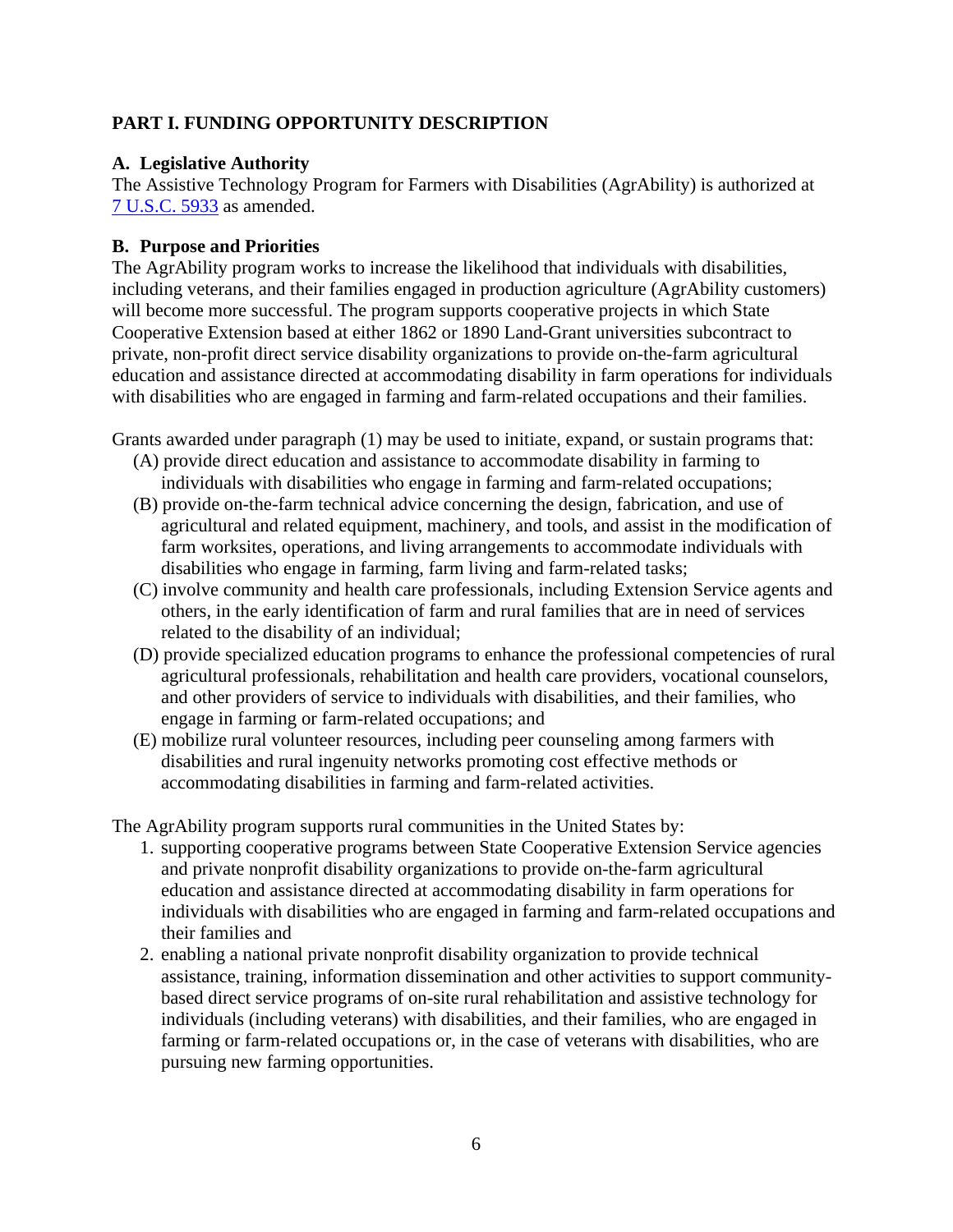The AgrAbility program is aligned with the following FY 2018 – FY 2022 USDA Strategic [Goals:](https://www.usda.gov/sites/default/files/documents/usda-strategic-plan-2018-2022.pdf) 

- 1. Strategic Goal 1: Ensure USDA Programs Are Delivered Efficiently, Effectively, With Integrity and a Focus on Customer Service;
- 2. Strategic Goal 2: Maximize the Ability of American Agricultural Producers to Prosper by Feeding and Clothing the World; and
- 3. Strategic Goal 4: Facilitate Rural Prosperity and Economic Development.

#### <span id="page-6-0"></span>**C. Program Area Description**

NIFA is soliciting applications under the following AgrAbility program areas:

State and Regional AgrAbility Projects (SRAPs)

To address the specialized needs of AgrAbility customers, the program builds service capacity on national, regional, state, and local levels through education and networking. The program provides direct assistance to individuals with disabilities who engage in farming and farm-related occupations. The form of assistance for the AgrAbility customer is dependent on the immediate needs that are inadequately addressed by health, farm, and government service providers. Finally, AgrAbility projects use marketing activities to direct the public to initiatives in AgrAbility-related education, networking and assistance.

The AgrAbility program funds projects that deliver education, networking, direct assistance, and marketing activities with following elements:

- 1. **Education**
	- a. Within the context of production agriculture, learning objectives focus on enhancing competencies necessary to accommodate disabilities and avoid secondary injuries in persons with disabilities.
	- b. Audience includes farmers, rural agricultural professionals, rehabilitation and health care providers, vocational counselors, and other providers of service to individuals with disabilities and their families who engage in farming or farmrelated occupations. This element applies also to veterans with disabilities and their families who engage in farming, farm-related occupations, or are pursuing new farming opportunities
	- c. Delivery formats include authoring or adapting printable resources, presentations delivered in person or remotely, and recorded presentations that may encourage audience interaction, and internet presence.
	- d. Projects must have means to appraise efficacy of AgrAbility educational efforts.

#### 2. **Networking**

- a. Objectives encourage the sharing of information among, and the provision of services, value, or funds from, individuals or organizations not employed by AgrAbility.
- b. Partners include customers, peer support, volunteer groups, university student groups, stakeholders, non-profits, and public and private funding organizations.
- c. Delivery formats include the donation of goods and services of direct benefit to AgrAbility customers.
- d. Projects must have means to appraise economic value of services rendered to AgrAbility and its customers.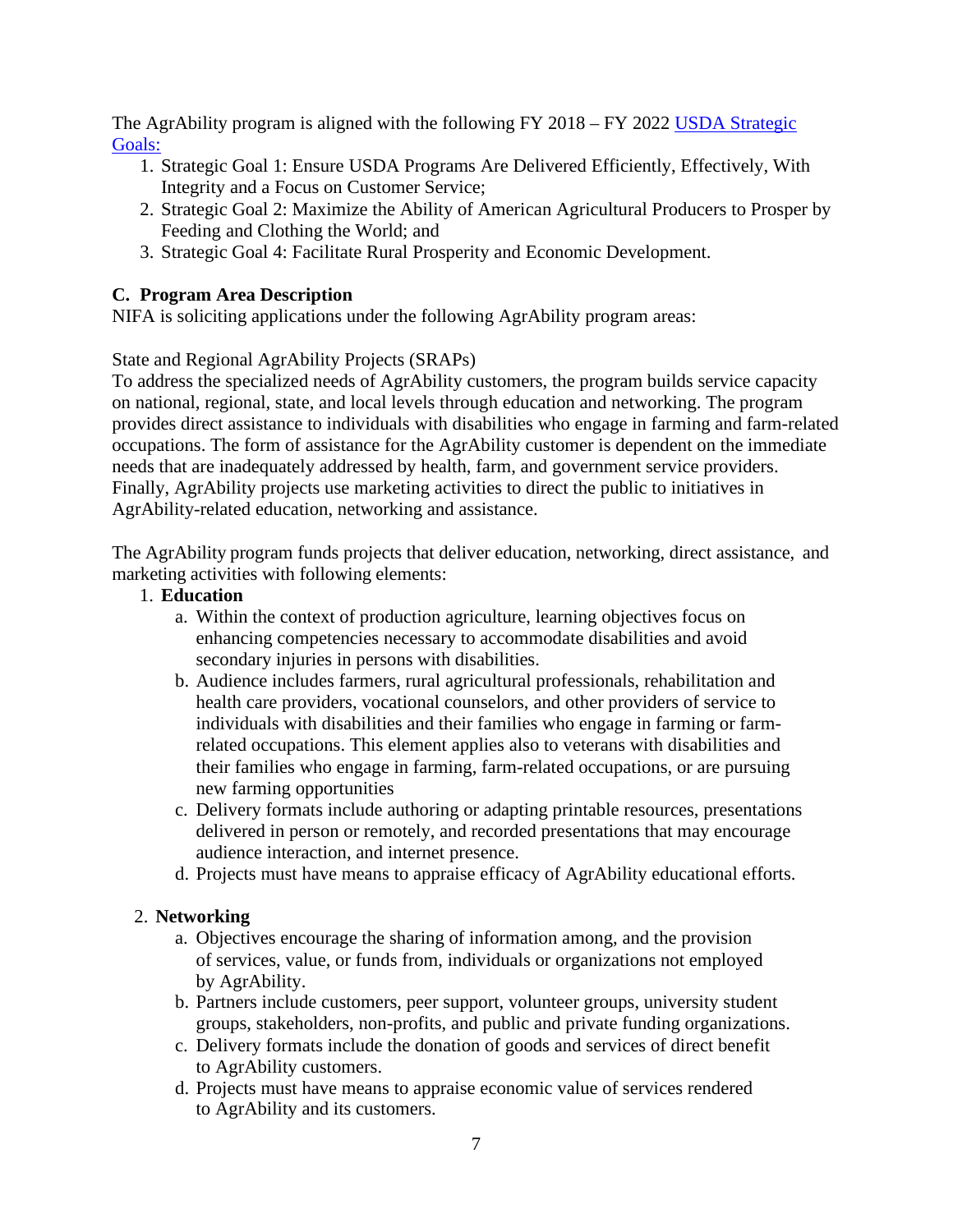#### 3. **Direct Assistance**

- a. Objectives focus on the early identification of farm and rural families who are in need of services related to the disability of an individual and to provide individualized consultative services that increase the likelihood that AgrAbility customers and their farm operations experience success.
- b. Audience includes AgrAbility customers and others working on farms, including veterans with disabilities and their families who engage in farming, farm-related occupations, or are pursuing new farming opportunities.
- c. Delivery formats include product selection advice, accessibility and ergonomic recommendations, life activities and farm operations planning guidance, and advocacy to obtain service and financial aid. Assistance can occur in person or remotely.
- d. Projects must have means to appraise successes experienced following intervention.

#### 4. **Marketing**

- a. Objectives concentrate on program and project awareness intended to make key audiences aware of SRAP efforts. This excludes information required to provide education, assistance, or facilitate networking.
- b. Audience includes the general public.
- c. Delivery formats include public appearances with displays and the production or distribution of program awareness materials; press releases; public service announcements; print advertisements; webinars, web pages with awareness content; newsletters; or electronic notices.
- d. Projects must have means to link their marketing activities with registration, requests for information and consultation, and networking successes.

All delivery formats, training and educational materials and products should be marketed as being part of the AgrAbility program and use the AgrAbility logo (see Fig. 1 below). Other branding on any materials produced through this grant requires consent of the NIFA program contact.

#### **Figure 1: AgrAbility Logo**

<span id="page-7-0"></span>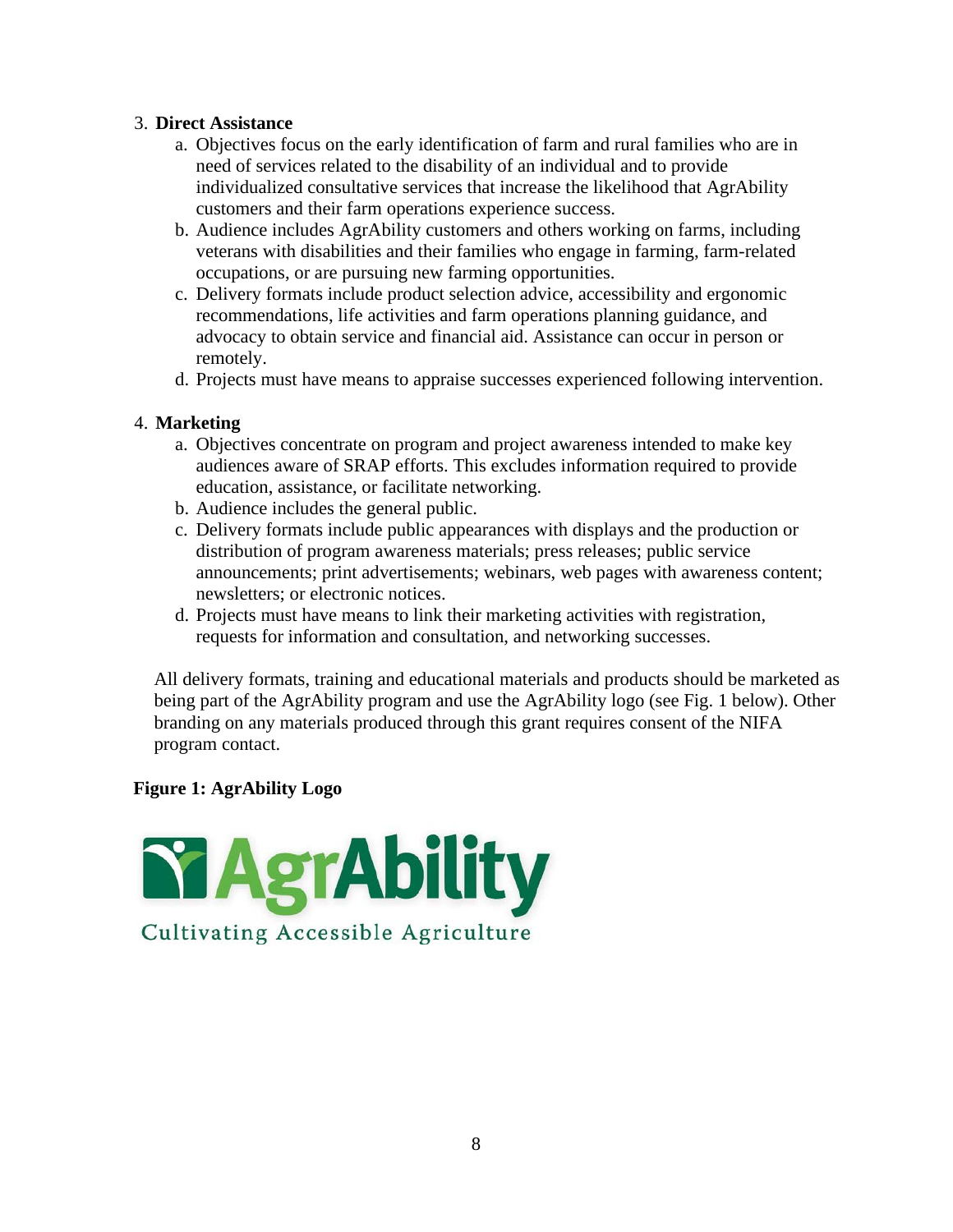| Title                        | Description                     |
|------------------------------|---------------------------------|
| Program Code:                | LQ                              |
| Program Code Name:           | AgrAbility                      |
| <b>CFDA Number</b>           | 10.500                          |
| Project Type:                | <b>Extension Projects</b>       |
| Grant Type:                  | <b>Standard Grants</b>          |
| <b>Application Deadline</b>  | January 13, 2022                |
| <b>Grant Duration:</b>       | 48 Months                       |
| Anticipated # of Awards:     | 14                              |
| <b>Maximum Award Amount:</b> | Estimated at \$183,840 per year |

#### **Table 2: State and Regional AgrAbility Projects Key Information**

#### **State and Regional AgrAbility Projects (SRAPs)**

SRAPs operate within a geographic area defined on the basis of states or regions. SRAPs within the same State may function independently of each other. States with insufficient potential clientele to merit individual AgrAbility projects or seeking to partner with 1862, 1890, and/or 1994 Land-Grant Universities, or Minority-Serving and/or Hispanic-Serving institutions outside their state, may submit regional, multi-state proposals.

The lead (i.e., primary) institution on a SRAP grant must partner and subcontract to a private, non-profit direct service disability organization.

Applicants proposing to serve remote and/or diverse customer populations may wish to form partnerships that include one or more Land-Grant Institutions, Non-Land-Grant Institutions, Hispanic-serving Institutions, or additional private non-profit organizations necessary to effectively serve the entire population eligible to receive AgrAbility services.

SRAP applicants may propose projects with budgets not to exceed \$183,840 per year for a maximum project duration of four years. The project period should begin approximately July 30, 2022. It is anticipated that FY 2022 appropriations will fund the awarded project's first-year budget. Each project may submit a request for up to \$183,840 per year for each year of requested funding.

Funding levels will be adjusted based on technical review of the projects and budget constraints. Multi-year funding will depend on the availability of funds and the demonstration of satisfactory annual progress.

In addition to delivering education, networking, direct assistance, and marketing activities, SRAP commitments must include:

- 1. Attending annual AgrAbility National Training Workshops with at least one representative from each of the lead university and one non-profit disability organization partner;
- 2. Participating in efforts to collect project outcome and impact data across AgrAbility projects; and
- 3. Submitting annual and final reports to NIFA (see Part VI, D).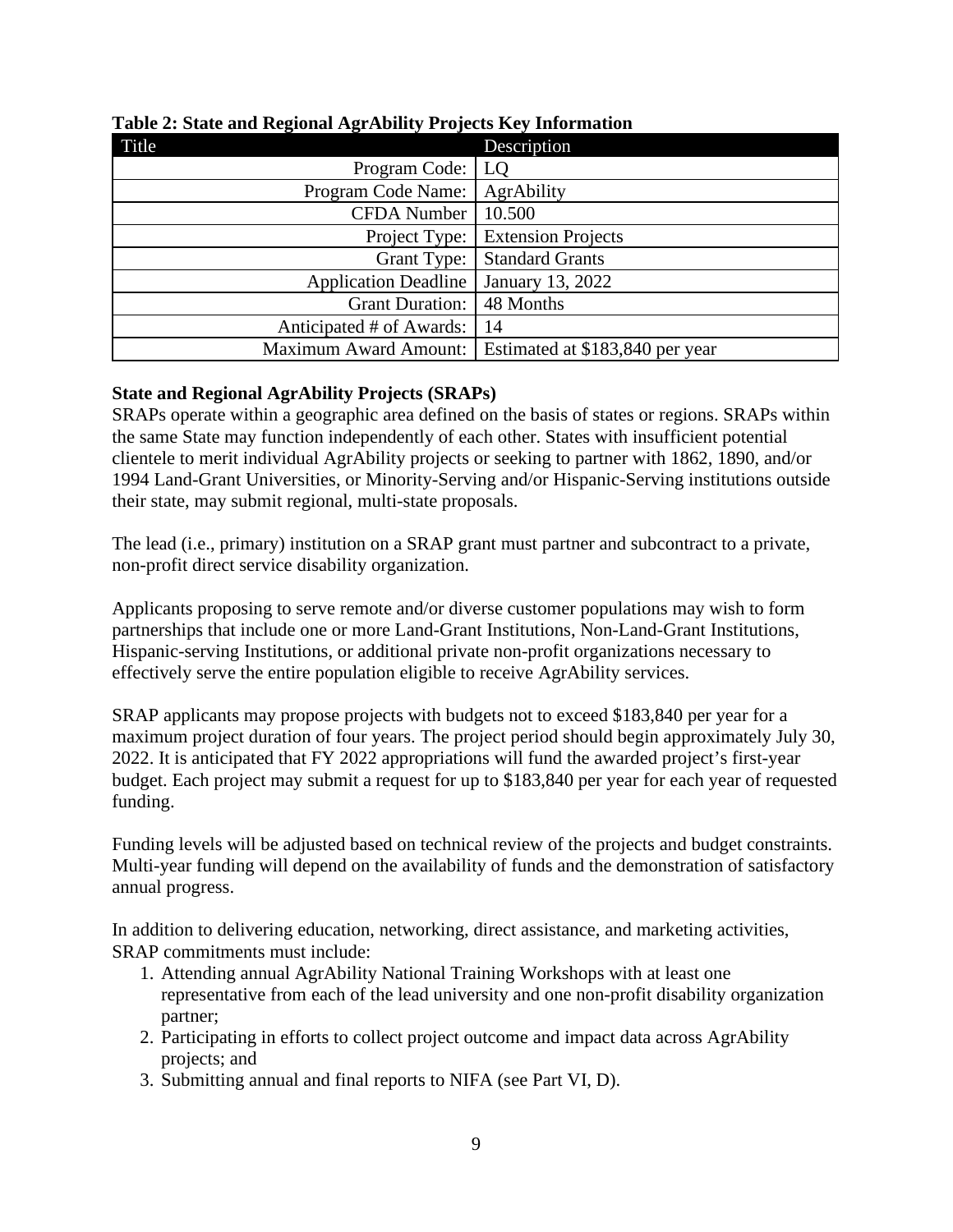SRAP applicants may request, within their proposed budgets and budget justification, funds to pay for these commitments.

All delivery formats, training, and educational programs should be marketed as an AgrAbility project and use the AgrAbility logo shown in Figure 1. Other branding on any materials produced through this grant requires consent of the NIFA program contact.

All SRAPs receive technical assistance and networking support from the National AgrAbility Project (NAP). SRAPs also submit cumulative client demographics data and monthly activities reports to NAP. NIFA views the relationship between the SRAPs and the NAP as critical to the success of the AgrAbility program overall. Because SRAPs symbiotically interact with NAP, failure to comply with NAP's operating, documentation, and reporting requirements will result in NAP suspending service and NIFA suspending funding to the non-compliant SRAP. Hence, prior to applying for AgrAbility funding from NIFA, applicants should contact the current NAP for information concerning standard operating procedures, best field practices, and access to the NAP's library of AgrAbility-related materials. Since FY 2008, NAP has been housed with and led by Purdue University (renewed in 2021). Applicants may contact NAP at:

National AgrAbility Project; c/o Purdue University; Department of Agricultural and Biological Engineering; 225 S. University St.; West Lafayette, IN 47907-2093 Voice/TT (800) 825-4264; Fax: (765) 496-1356; Web: [www.agrability.org.](http://www.agrability.org/)

The program encourages collaborations among 1862 and 1890 Land-Grant Institutions within or across state lines on joint, single grant applications, as well as with Land-Grant Institutions not eligible to apply as lead institutions (such is the case with 1994 Land-Grants), within or across state lines. Furthermore, the program encourages proposals from 1890 Land-Grant Institutions as lead institutions.

All applications must show that Land-Grant Institutions collaborating on a joint SRAP proposal have a substantial and equitable involvement in the project throughout the life of the project. The lead applicant on a proposal must collaborate on the project with, and subcontract part of work to, a private, non-profit organization providing direct service to individuals with disabilities.

Projects are encouraged to explore possible coordination with existing assistive technology institutions and programs in their state/region in order to tap into, expand, and/or enhance prospective clients' access to already available state-wide assistive technology resources.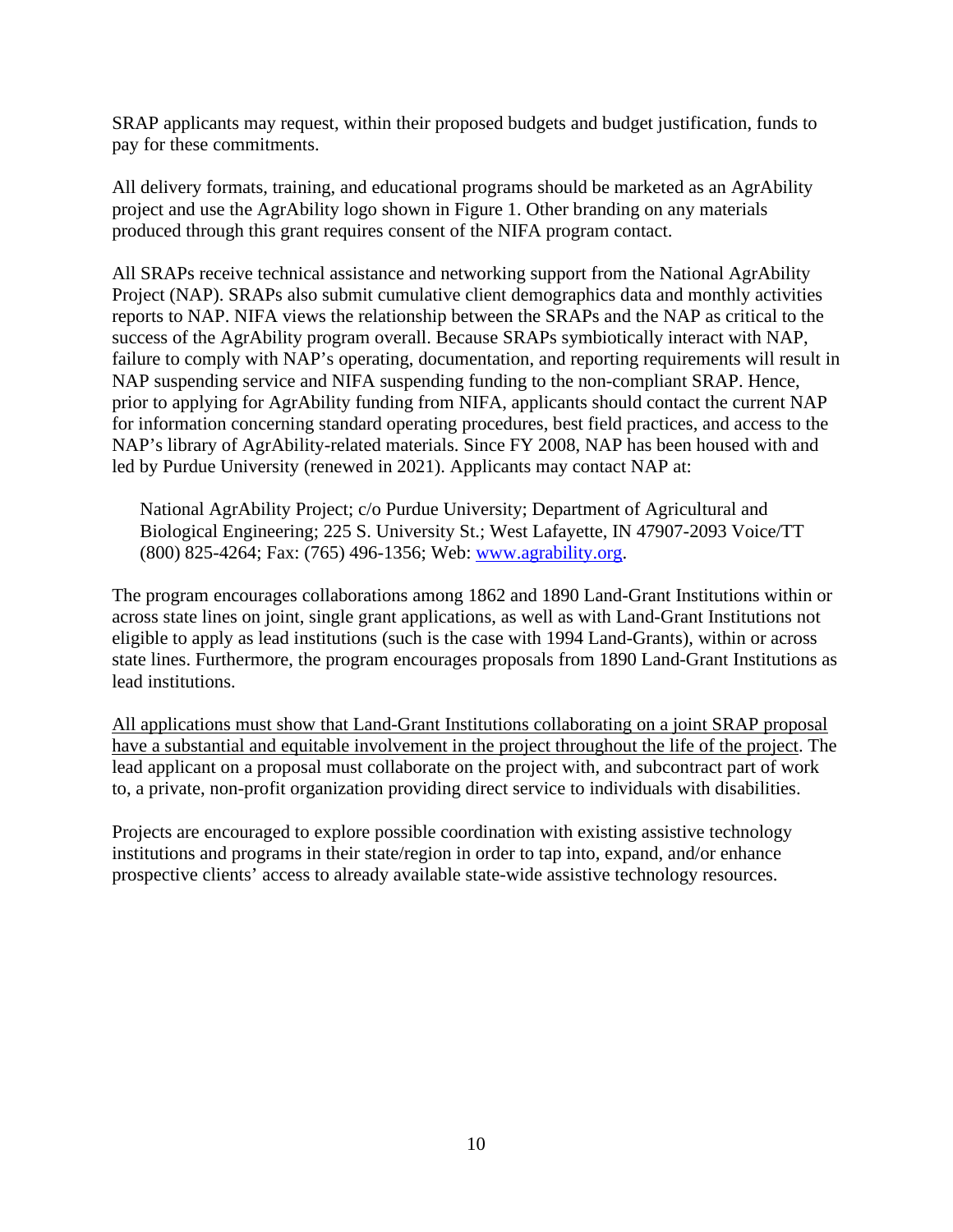#### <span id="page-10-0"></span>**PART II. AWARD INFORMATION**

#### <span id="page-10-1"></span>**A. Available Funding**

This RFA is being released prior to the passage of a full appropriations act for FY 2022. Enactment of additional continuing resolutions or an appropriations act may affect the availability or level of funding for this program. The anticipated amount available for grants in FY 2022 is approximately \$4.38 million. NIFA anticipates that approximately \$2.57 million will be available to support new SRAPs.

The remainder of funds will be used to support eight previously awarded NAP and SRAP awards eligible for continuation funding. Applications for the continuing SRAPs will be solicited via a separate request.

USDA is not committed to fund any particular application or to make a specific number of awards. The [Automated Standard Application for Payments,](https://www.fiscal.treasury.gov/fsservices/gov/pmt/asap/asap_home.htm) operated by the Department of Treasury, Bureau of Fiscal Service, is the designated payment system for awards resulting from this RFA.

#### <span id="page-10-2"></span>**B. Application Restrictions**

NIFA will evaluate applications using the criteria described in **Part V** of this RFA. Applications for FY 2022 is limited to the following applications types:

- 1. *New application*: New applications will be evaluated using the criteria described in [Part](#page-20-1)  [V](#page-20-1) of this RFA and are subject to the due dates herein (see [Appendix III](#page-28-0) for definition).
- 2. *Resubmitted application*: Resubmitted applications must include the respond to the previous review panel summary and are subject to the same criteria and due dates herein. Resubmitted applicants must enter the NIFA-assigned proposal number of the previously submitted application in the *Federal Field (Field 4)* on the application form (see [Appendix III](#page-28-0) for definition).
- 3. *Renewal application*. Renewal applications must contain the same information as required for new applications and must contain a p*rogress report*. The progress report must include the implementation of the data management plan (DMP) of the previously funded project. Renewal applications are subject to the same criteria and due dates herein. Applicants submitting a renewal application must enter the NIFA-assigned proposal number of the previously approved application in the *Federal Field (Field 4)* on the application form (see [Appendix III](#page-28-0) for definition).

#### <span id="page-10-3"></span>**C. Project and Grant Types**

The AgrAbility program supports two Extension project types: State and Regional AgrAbility Projects (SRAPs) and the National AgrAbility Project (NAP). NIFA is soliciting applications for SRAP projects for FY 2022.

#### **Grant Types**

<span id="page-10-4"></span>Applicants for SRAPs must select Standard Grants only.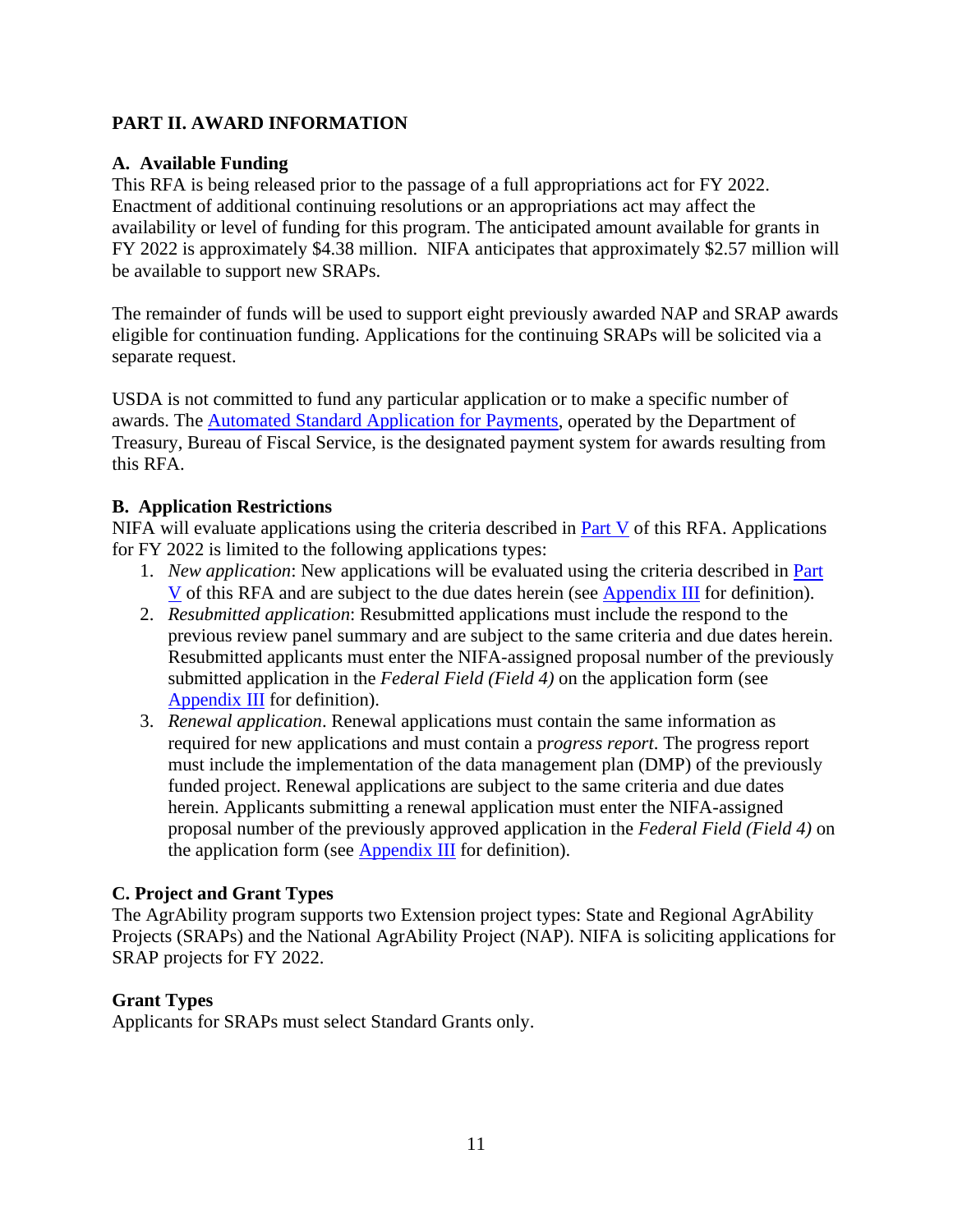#### **D. Ethical Conduct of Funded Projects**

In accordance with sections [2, 3, and 8 of 2 CFR Part 422,](https://www.ecfr.gov/current/title-2/subtitle-B/chapter-IV/part-422?toc=1) institutions that conduct USDAfunded extramural research must foster an atmosphere conducive to research integrity, bear primary responsibility for prevention and detection of research misconduct, and maintain and effectively communicate and train their staff regarding policies and procedures. In the event an application to NIFA results in an award, the Authorized Representative (AR) assures, through acceptance of the award that the institution will comply with the above requirements. Award recipients must, upon request, make available to NIFA the policies, procedures, and documentation to support the conduct of the training. See Responsible and Ethical Conduct of [Research](https://nifa.usda.gov/responsible-and-ethical-conduct-research) for further information.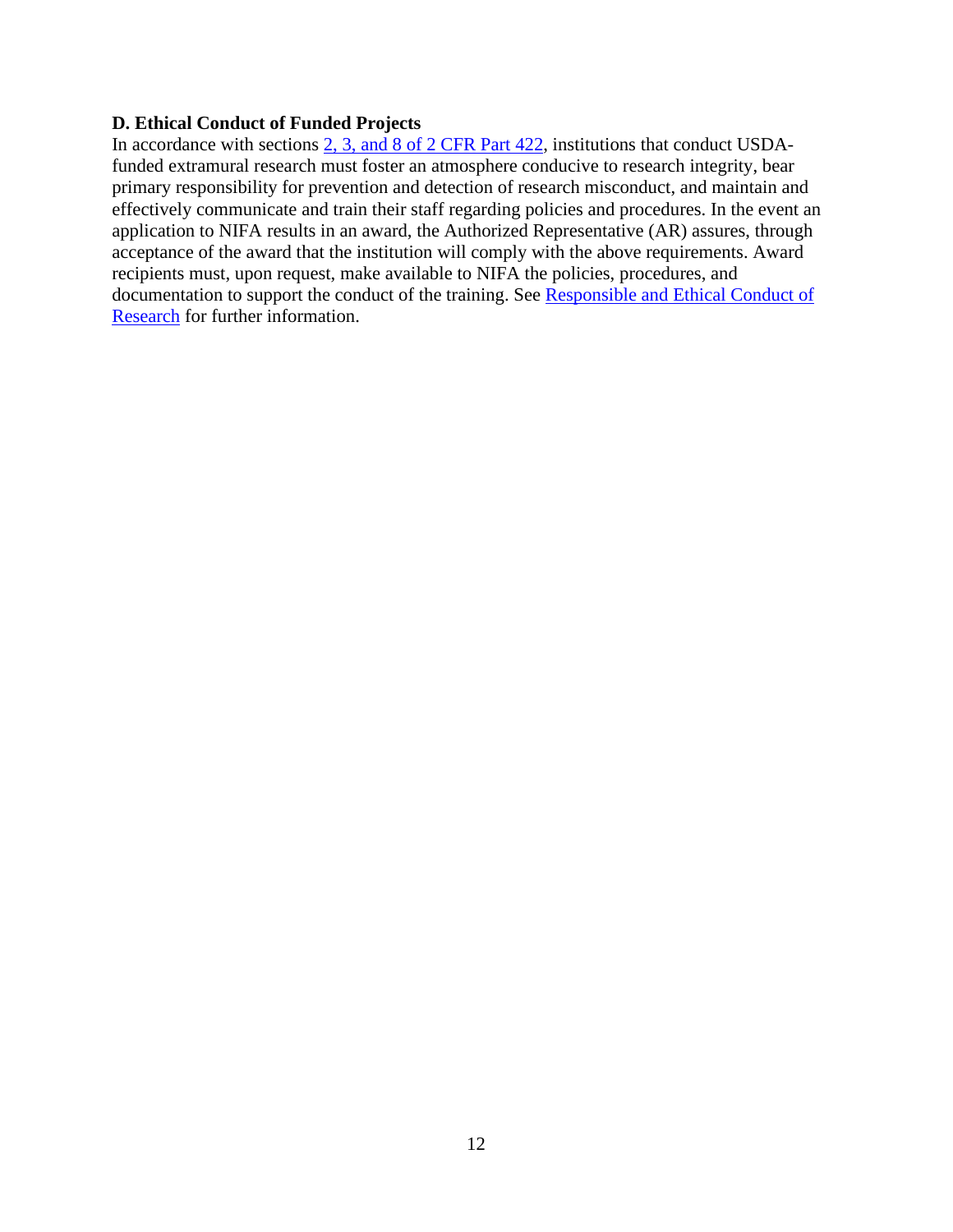#### <span id="page-12-0"></span>**PART III. ELIGIBILITY INFORMATION**

#### <span id="page-12-1"></span>**A. Eligibility Requirements**

Applications may be submitted only by Cooperative Extension at 1862 and 1890 Land-Grant Colleges and Universities including the University of the District of Columbia, Tuskegee University, West Virginia State University, and Central State University.

Applicants must partner on their projects with private non-profit organizations providing direct service to individuals with disabilities. Applications must include commitment letters from nonprofit partner organizations.

Failure to meet an eligibility criterion by the application deadline may result in the application being excluded from consideration or, even though an application may be reviewed, will preclude NIFA from making an award.

Award recipients may subcontract to organizations not eligible to apply (such as 1994 Land-Grant Colleges, Hispanic-Serving Institutions) provided such organizations are necessary for the conduct of the project. Also, the 1862 and 1890 Land-Grant Institutions may partner with each other and/or other Land-Grant Institutions (e.g., 1994 Land-Grants) and Non-Land-Grant Institutions within their state or their region on joint proposals. Applications proposing such partnerships must include commitment letters from all partnering organizations.

Applicants for the AgrAbility program must meet all the requirements discussed in this RFA. Failure to meet the eligibility criteria by the application deadline may result in exclusion from consideration or, preclude NIFA from making an award. For those new to Federal financial assistance, NIFA's [Grants Overview](https://nifa.usda.gov/resource/grants-overview) provides highly recommended information about grants and other resources to help understand the Federal awards process.

*Duplicate or Multiple Submissions* – duplicate or multiple submissions is not allowed. NIFA will disqualify both applications if an applicant submits duplicate or multiple submissions. For those new to Federal financial assistance, NIFA's [Grants Overview](https://nifa.usda.gov/resource/grants-overview) provides highly recommended information about grants and other resources to help understand the Federal awards process.

#### <span id="page-12-2"></span>**B. Cost Sharing or Matching**

*No Match Required* - The AgrAbility program has **NO** matching requirement. NIFA will not factor matching resources into the review process as an evaluation criterion.

#### <span id="page-12-3"></span>**C. Centers of Excellence**

Pursuant to Section 7214 of [the Agricultural Act of 2014 \(Pub. L. 113-79\),](https://www.govinfo.gov/content/pkg/PLAW-113publ79/html/PLAW-113publ79.htm) NIFA will recognize and prioritize Center of Excellence (COE) applicants that carry out research, extension, and education activities that relate to the food and agricultural sciences. A COE is composed of one or more of the following entities that provide financial or in-kind support to the COE.

- 1. State agricultural experiment stations.
- 2. Colleges and universities.
- 3. University research foundations.
- 4. Other research institutions and organizations.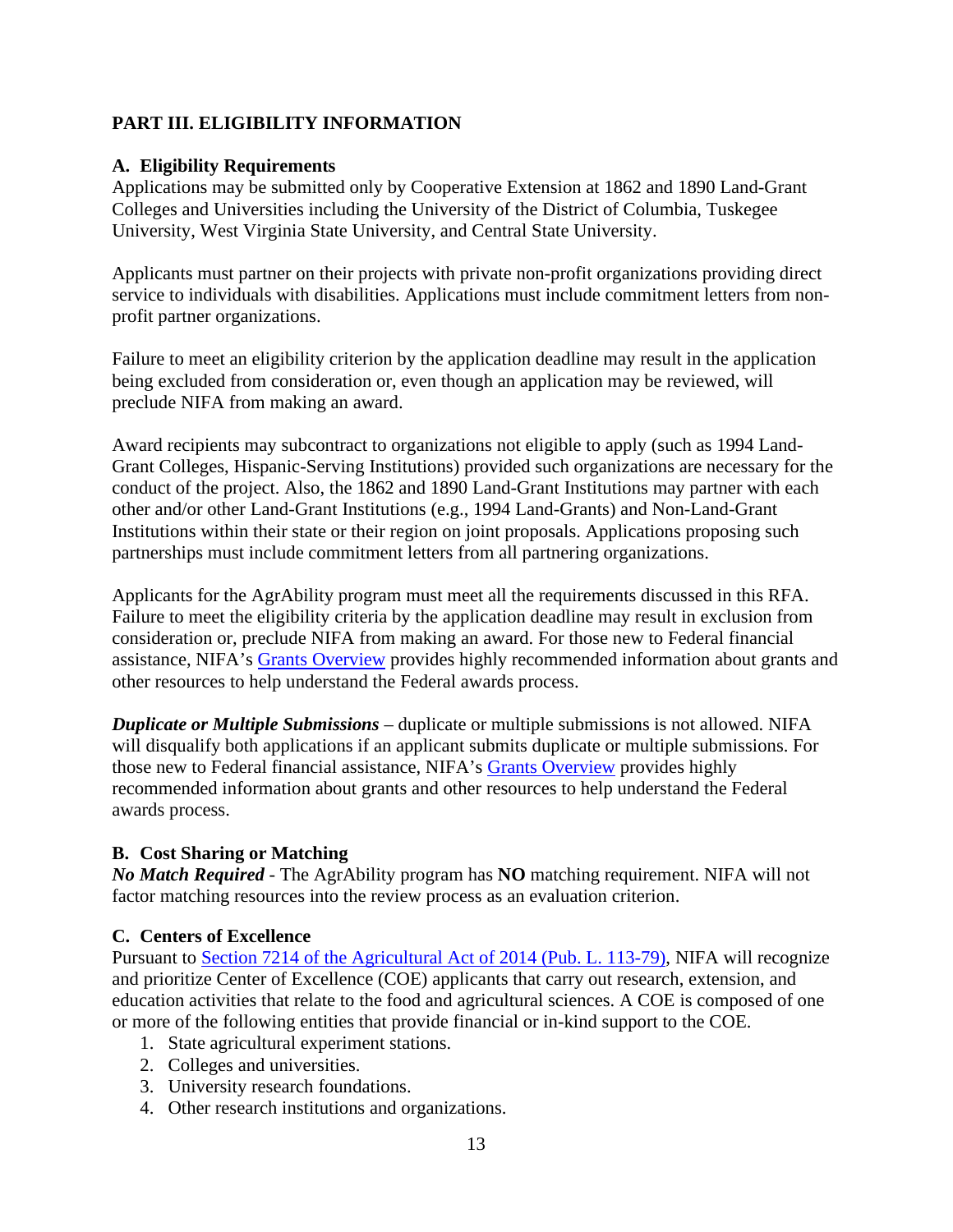- 5. Federal agencies.
- 6. National laboratories.
- 7. Private organizations, foundations, or corporations.
- 8. Individuals; or
- 9. Any group consisting of two or more of the entities described in (1) through (8).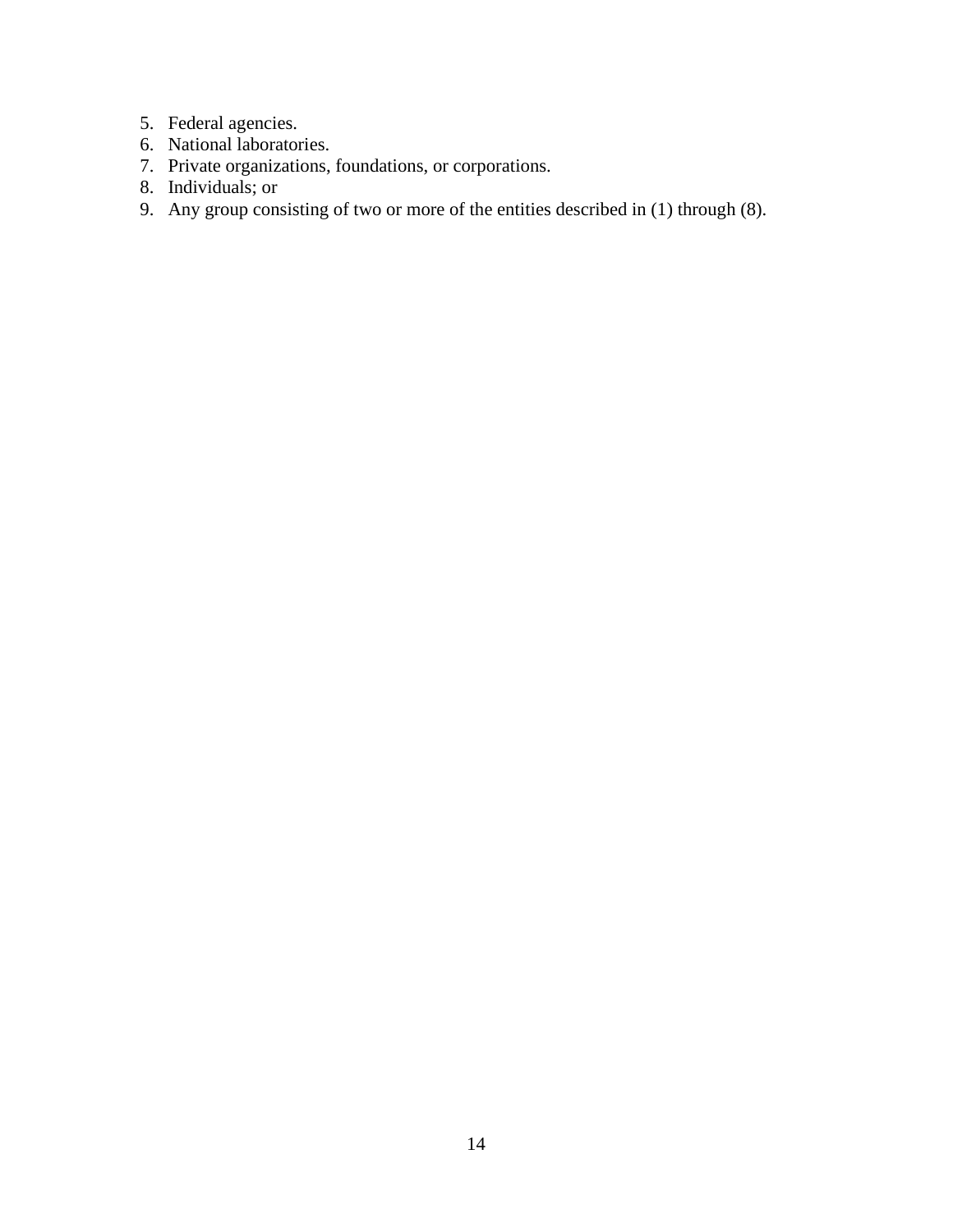#### <span id="page-14-0"></span>**PART IV. APPLICATION AND SUBMISSION**

#### **A. Method of Application**

<span id="page-14-1"></span>Applicants must apply to this RFA electronically; no other method or response is accepted. The electronic application for this RFA and additional resources are available on [Grants.gov](https://www.grants.gov/) and [Grants 101.](https://www.grants.gov/web/grants/learn-grants/grants-101/pre-award-phase.html/) **Table 3** provides instructions on how to obtain an electronic application. **Part II § 1** of the [NIFA Grants.gov Application Guide](https://apply07.grants.gov/apply/opportunities/instructions/PKG00249520-instructions.pdf) (Application Guide) contains detailed information regarding the [Grants.gov](https://www.grants.gov/) registration process.

| <b>Steps</b>             | Action                                                                                                                                      |
|--------------------------|---------------------------------------------------------------------------------------------------------------------------------------------|
| Step One: Register       | <i>New Users</i> to <b>Grants</b> , gov must register early with <b>Grants</b> , gov prior to<br>submitting an application (Register Here). |
| Step Two:                | Download and Install Adobe Reader (see Adobe Software Compatibility                                                                         |
| Download Adobe           | for basic system requirements)                                                                                                              |
| Step Three: Find         | Using this Funding Opportunity Number, USDA-NIFA-SLBCD-008682,                                                                              |
| Application              | search for application here: Opportunity Package.                                                                                           |
| <b>Step Four: Assess</b> | Contact an AR prior to starting an application to assess the organization's                                                                 |
| Readiness                | readiness to submit an electronic application.                                                                                              |

#### <span id="page-14-3"></span>**Table 3: Steps to Obtain Application Materials**

#### <span id="page-14-4"></span>**Table 4: Help and Resources**

| <b>Grants.gov Support</b>             | <b>NIFA</b> Support                          |
|---------------------------------------|----------------------------------------------|
| <b>Grants.gov Online Support</b>      | Email: grantapplication questions @ usda.gov |
| Telephone support: 800-518-4726 Toll- |                                              |
| Free or 606-545-5035                  | Key Information: Business hours: Monday thru |
|                                       | Friday, 7a.m. – 5p.m. ET, except federal     |
| Email support: support@grants.gov     | holidays                                     |
| Self-service customer based support:  |                                              |
| <b>Grants.gov</b> iPortal             |                                              |
|                                       |                                              |
| Key Information: Customer service     |                                              |
| business Hours 24/7, except federal   |                                              |
| holidays.                             |                                              |

#### **B. Content and Form of the Application**

<span id="page-14-2"></span>The [Application Guide](https://apply07.grants.gov/apply/opportunities/instructions/PKG00249520-instructions.pdf) is part of the corresponding application package for this RFA. The RFA overrides the [Application Guide](https://apply07.grants.gov/apply/opportunities/instructions/PKG00249520-instructions.pdf) if there is a discrepancy between the two documents. NIFA will accept subsequent submissions to an application until the application deadline. However, applicants that do not meet the application requirements, to include partial applications, risk being excluded from NIFA's review. NIFA will assign a proposal number to all applications that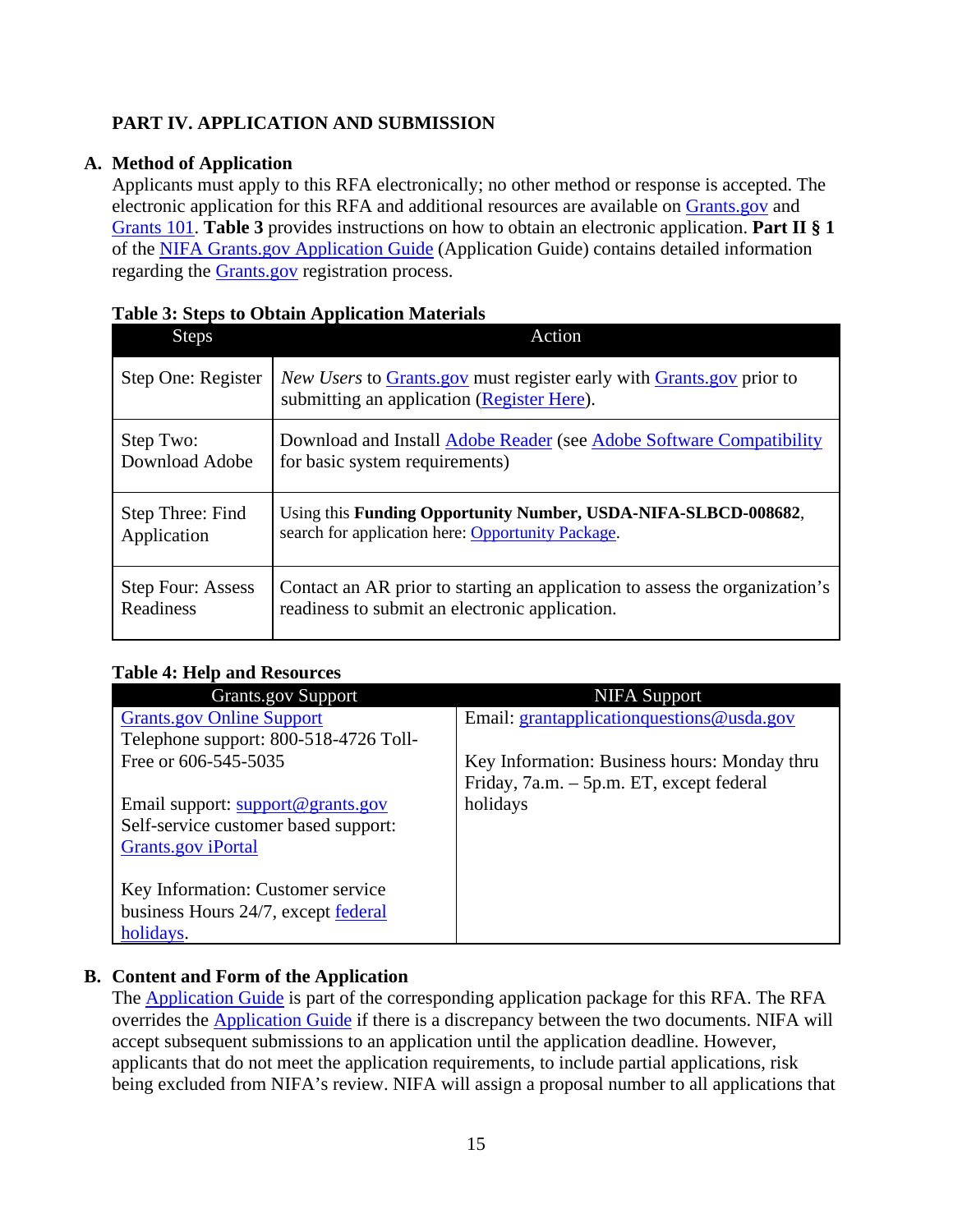meet the requirements of this RFA. Applicants must refer to the proposal number when corresponding with NIFA. **Table** 5 outlines other key instructions for applicants.

| Instruction                                                                                                                                       | References<br>(All references are to the<br><b>Application Guide)</b> |
|---------------------------------------------------------------------------------------------------------------------------------------------------|-----------------------------------------------------------------------|
| Attachments must be in a portable document format<br>(PDF) format.                                                                                | Part IV                                                               |
| Check the manifest of submitted files to verify<br>attachments are in the correct format.                                                         | Part IV                                                               |
| Conduct an administrative review of the application<br>before submission.                                                                         | Part IV                                                               |
| Follow the submission instructions.                                                                                                               | Part V                                                                |
| Provide an accurate email address, where designated,<br>on the SF-424 R&R.                                                                        | Part V                                                                |
| Contact the <b>Grants</b> gov helpdesk for technical<br>support, and keep a record of the correspondence.                                         | N/A                                                                   |
| Contact NIFA if applicant does not received<br>correspondence from NIFA regarding an application<br>within $30$ days of the application deadline. | N/A                                                                   |

#### <span id="page-15-0"></span>**Table 5: Key Application Instructions**

**SF 424 R&R Cover Sheet.** See **Part V** of the **Application Guide** for the required certifications and assurances.

#### *SF 424 R&R Project/Performance Site Location(s)*. See Part V of the **Application Guide**.

#### *R&R Other Project Information Form*. See **Part V** of the [Application Guide.](https://apply07.grants.gov/apply/opportunities/instructions/PKG00249520-instructions.pdf)

Field 7. Project Summary (PS)/Abstract. The PS must show how the project goals align with the project goals of the AgrAbility Program. See **Part V** of the [Application Guide](https://apply07.grants.gov/apply/opportunities/instructions/PKG00249520-instructions.pdf) for instructions and suggested templates. Project Summary must provide the following information, in the order listed below:

- 1. Project title;
- 2. List of Project Directors (PDs) and Co-PDs and their institutions/organizations;
- 3. List of other collaborating institutions/organizations/farmer groups;
- 4. Concise (250 words or less) description of the project;
- 5. Funding amount requested, per year (2022, 2023, 2024, and 2025) and in total;
- 6. List of any previous or current AgrAbility projects that PD or co-PD(s) have led in the past (list project director and award number; 20XX-41590-XXXXX); and
- 7. Proposal type (New, Resubmission, or Renewal).

#### Please **include a one-page Table of Contents in the project narrative, which will not count towards the narrative's page limitation**.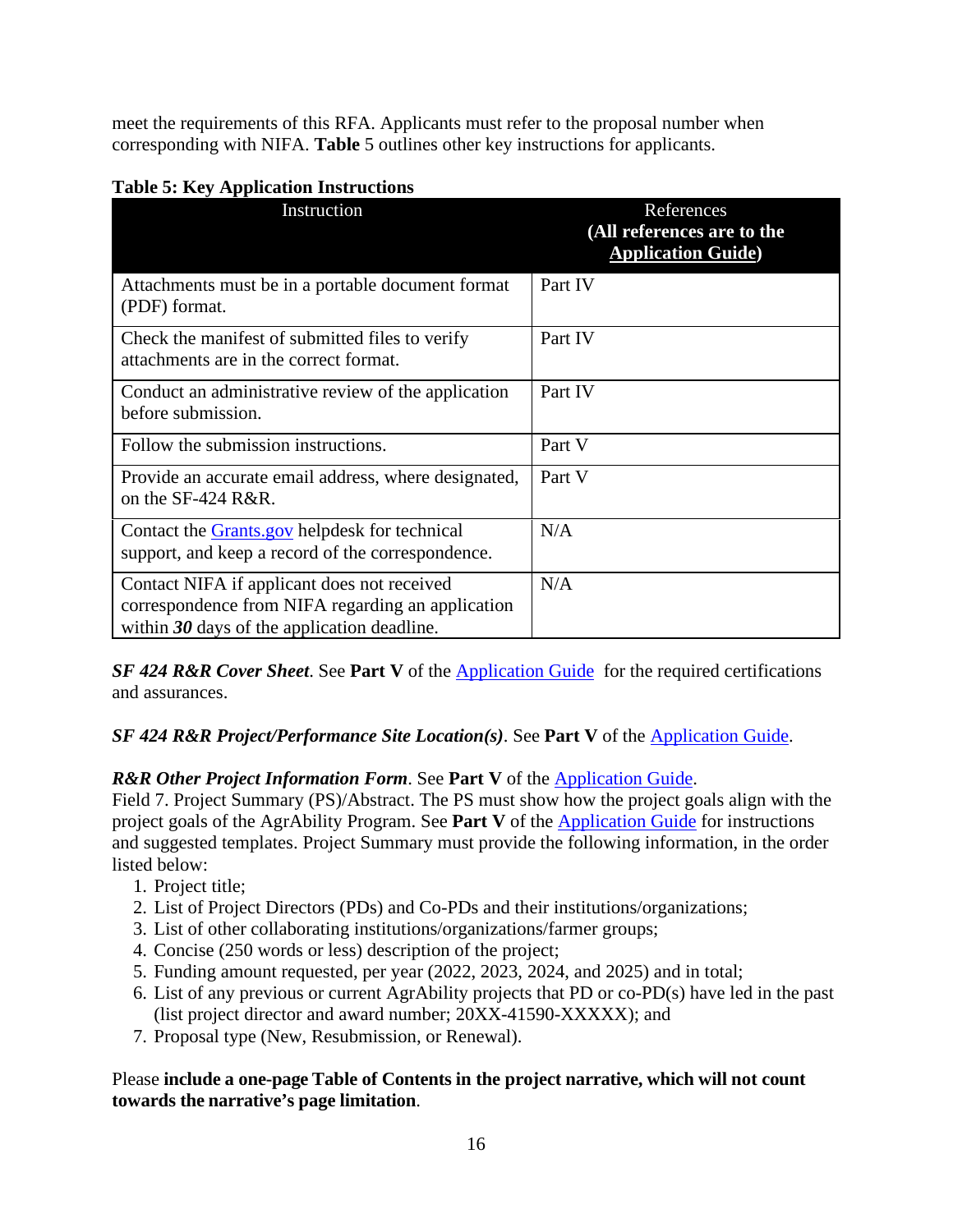#### **Field 8.** Project Narrative (PN) for State and Regional AgrAbility Projects.

The PN must not exceed [**20**] *1.5 spaced* pages of written text and up to **[4]** *1.5 spaced* additional pages for figures and tables (the font size for tables should be no smaller than 11 points, Times New Roman). The response to previous review must not exceed **[1]** 1.5 spaced page. This does not count towards the page limit for the PN. The page limits outlined here ensure fair and equitable competition. Appendices to the PN are allowed if they are directly germane to the proposed project. Do not add appendices to circumvent the page limit. In developing the Project Narrative section of your application, indicate the Section letter and number in your response, e.g., type "A.1", "A.2", etc., before your response to each question. Please do not combine two or more questions or refer to another section of the Project Narrative in your response, such as indicating that the response for B.2 is in C.7. The PN must include all the following:

#### **Section A: Introduction - Statement of Need and Significance of the Proposed SRAP**

Describe the nature and magnitude of the issue your SRAP is seeking to address. Provide the most recent relevant data for the State/Region in which your proposed SRAP will be implemented, including data on the incidence of injuries and health issues among the farming population. Provide references for data. Explain and substantiate any assumptions made.

- 1. Briefly describe ongoing or recently completed programs available to farmers with disabilities in the state(s) in which your proposed SRAP will operate.
- 2. Describe how your proposed SRAP fits within the context of those other State-level activities. Will your SRAP be duplicating/adding to/enhancing any existing/completed efforts with farmers? What is the expected public value/state or regional significance of what you are proposing to do?
- 3. *Prior AgrAbility Accomplishments*: If the Project Director (PD) and/or Co-PDs are involved/have been involved in leading SRAPs currently/previously funded by NIFA's AgrAbility program, **add to the Introduction section a subheading "Prior AgrAbility Accomplishments"** and **in no more than two (2) pages** provide the following:
	- a) A brief description of the project(s), focusing on project accomplishments in the areas of direct assistance, education, marketing, and networking.
	- b) Provide a brief description of what was learned from the past project(s), what can be improved upon, and how those lessons and improvements are being incorporated into the current application to make the project more effective and successful at meeting program goals.
	- c) Description of efforts to contribute to NAP-led national evaluation of SRAPs' outcomes and impacts (specifically client demographics data and Quality of Life Survey). If the SRAP was not able to make such contributions to date, briefly describe challenges faced and how those challenges will be addressed should your proposal be recommended for funding in FY 2022.
	- d) If your SRAP had a gap in funding from NIFA, explain how and at what level the SRAP was sustained since it last received funding from NIFA.

#### **Section B: Proposed Approach**

1. Clearly identify farming population(s) your proposed SRAP will reach out to and serve. In addition to farmers with disabilities in general, indicate if your SRAP will seek to serve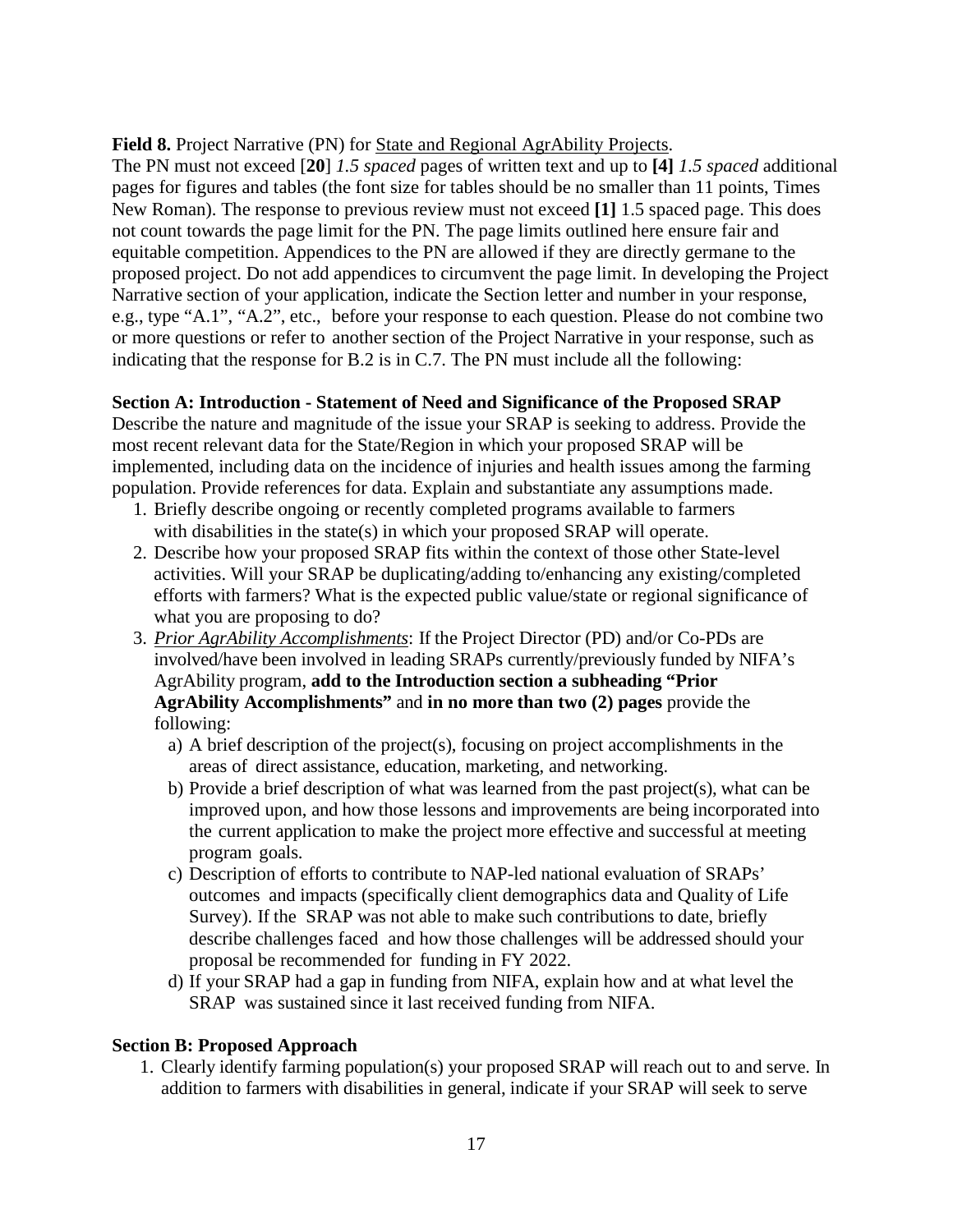specific farmer groups such as aging farmers, beginning farmers with disabilities, farmer veterans with disabilities, women farmers with disabilities, ethnic/racial and/or linguistic minority farmers with disabilities, etc.). Support for identifying these specific groups must be clearly reflected in the data and estimates provided for the state(s) in which the proposed SRAP will operate.

- 2. Provide an estimate for how many new **and** how many returning farmers with disabilities you expect to serve directly during each year of the proposed project. Indicate what percentage of your SRAP clients, per year, will be from minority farmer groups you identified in Section B.1.
- 3. How will farmers with disabilities be identified and how will they be recruited to receive direct assistance from your SRAP?
- 4. If proposing to work with specific minority/historically underserved farmer groups, describe prior experience your SRAP team has had in addressing the needs of that target audience. Describe your team's ability and readiness to provide appropriate (i.e., ethnically-, racially-, linguistically- and socio- economically-sensitive) education, training, and outreach for such an audience(s). For example, if you will be serving Spanish-speaking farmers or Native American communities, how will you ensure that your outreach and services are culturally appropriate, linguistically accurate, and literacylevel appropriate?
- 5. Provide a clear description of the activities you are proposing to undertake for each of the four (4) program objectives addressed in Part 1, Section B of the RFA (i.e., Direct Assistance, Education, Networking, and Marketing). All activities listed under an objective must be grouped by project year (FY 2022, FY 2023, FY 2024, and FY 2025) in a sequence in which the activities are to be performed. The sum of activities under each objective must lead to completion of that objective within the 4-year maximum project duration. In addition, for each activity, indicate the following:
	- a) Which target audience is the intended beneficiary;
	- b) What are expected/desired result(s)/outcome(s) of the activity;
	- c) Means (e.g. tools) by which results/outcomes will be monitored, captured and measured;
	- d) How results will be used and by whom; and
	- e) Possible Limitations to the proposed procedures and how you plan to mitigate them.

Please keep in mind that, and as indicated on pages 5-6 of this RFA, all SRAP proposals must show how they will appraise: efficacy of projects' educational efforts, successes experienced following intervention, economic value of services rendered to AgrAbility and its customers; and link between marketing activities and projects' successes with registration, requests for information and consultation, and networking.

Make sure this section of your proposal reflects activities your SRAP will be undertaking under the guidance from NAP, such as: 1) Submitting client demographics data so that we may assess national outreach of the AgrAbility program; 2) Contributing to monthly AgrAbility e-Note Newsletter; 3) Participating, if feasible, in Quality of Life Survey; and 4) Attending annual AgrAbility National Training Workshop.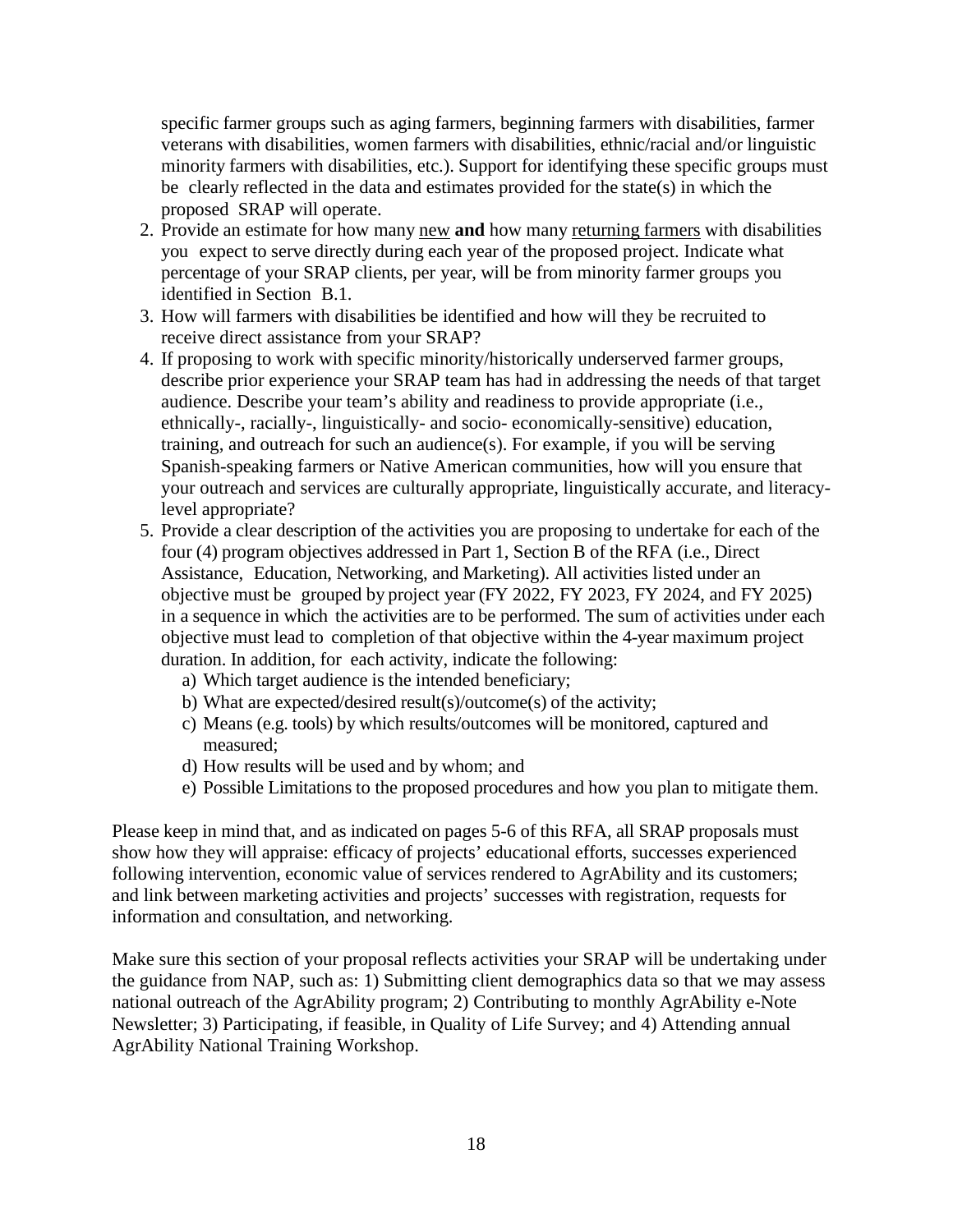#### **Section C: Project Performance Assessment Plan**

Project performance assessment plans allow projects to annually review outcomes achieved and to use results to inform, refine and adjust future project plans as needed. Applicants to the AgrAbility program need to submit a plan for monitoring and measuring performance of their SRAPs. The plan must include the following elements:

- 1. A logic model, a theory of change or alternative schematic that illustrates the causal linkages between planned activities and desired outcomes. An example of a logic model template and explanation of its components can be found at: [https://nifa.usda.gov/resource/integrated-programs-logic-model-planning-process.](https://nifa.usda.gov/resource/integrated-programs-logic-model-planning-process)
- 2. A Timeline to demonstrate the duration and the sequence of project activities, as well as division of labor (as noted in the next section of this RFA). Each objective might have multiple activities. Chart against a quarterly scale, so that the Timeline depicts 4 years and 16 quarters.
- 3. Indicate who on the team will provide the project performance assessment oversight. NIFA does not require but it does encourage SRAPs to include on their team's project performance measurement expert or an evaluator who can help develop the monitoring plan and conduct outcomes reporting.
- 4. Data management Describe planned interface with the non-profit disability organization partner around client demographics data and with NAP around SRAP client demographics data and, if participating, around the Quality of Life Survey.
- 5. Indicate the amount of funding that will be set aside for monitoring, performance measurement, and outcomes reporting.

#### **Section D: Institutional Capacity, Division of Labor and Management Plan**

- 1. Identify your non-profit direct service disability organization partner. Provide justification for selection of the non-profit disability organization partner. Clearly state the organization's previous and current work that make it a good fit for the proposed project. If the non-profit organization has worked with/served farming communities in the past, in general, and farmers with disabilities, in particular, please indicate so and describe how the organization's past experiences and successes will be used to ensure quality service for your SRAP customers.
- 2. Briefly describe your institution's and team's ability to meet the gaps and limitations in services by detailing your accomplishments from similar projects and your experience serving the identified farmer audience. If the project involves collaboration between Land-Grant Institutions, clearly identify each institution's relevant previous work that speaks to its ability to successfully participate on the proposed SRAP.
- 3. Clearly identify any other partners on the proposed project and briefly indicate how the organization's past experiences and successes will contribute to the success of your proposed SRAP.
- 4. Describe the fiscal and administrative oversight to be provided by the Land-Grant Institution(s) and the non-profit disability organization partner.
- 5. Provide a brief summary of key staff that will manage the proposed SRAP, their individual roles on the project, and percent of time they will be dedicating to the project. If the percentages are expected to change in Years 2, 3, or 4 of the proposed project, please indicate so and provide a brief explanation.
- 6. Describe how the relationship between the State Cooperative Extension System and the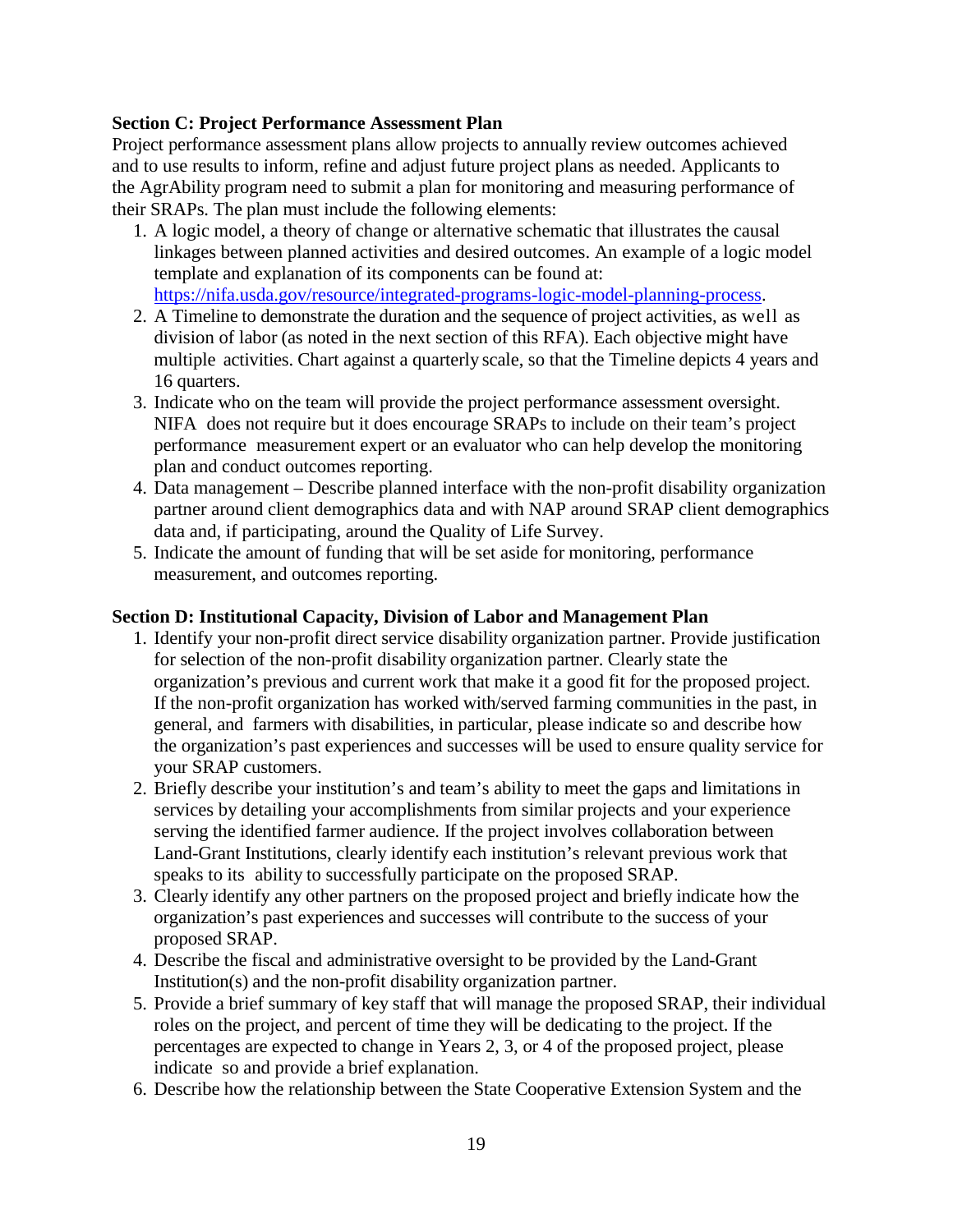non-profit disability organization partner will be managed. If the proposed SRAP represents a collaboration between two or more Land-Grant Institutions, provide an explanation for how the relationship between the agencies will be managed, as well as the relationship of each agency to the non-profit disability organization partner.

#### **Section E: Project Sustainability Plan**

- 1. Describe steps you will undertake during the course of the proposed SRAP activities to ensure project's sustainability beyond the life of the NIFA AgrAbility grant. Include your proposed project sustainability activities in the proposal timeline.
- 2. Identify opportunities (e.g., resources, trainings, collaborations) you plan to tapinto/develop/enhance during the life of the proposed project that will help you sustain program operations after NIFA funding has expired.
- 3. Describe how you plan to track your project sustainability planning efforts during the course of the proposed SRAP implementation.

#### **Section F: Center of Excellence Justification (if applicable)**

For consideration as a COE, you must provide a brief justification statement, as part of your Project Narrative and within the page limits provided, which describes how you meet the standards of a COE, based on the following criteria:

- 1. The ability of the COE to ensure coordination and cost effectiveness by reducing unnecessarily duplicative efforts in the research, teaching, and extension activities outlined in this application;
- 2. In addition to any applicable matching requirements, the ability of the COE to leverage available resources by using public-private partnerships among agricultural industry groups, institutions of higher education, and the federal government in the proposed research and/or extension activities outlined in this application. Resources leveraged be commensurate with the size of the award;
- 3. The planned scope and capability of the COE to implement teaching initiatives that increase awareness and effectively disseminate solutions to target audiences through extension activities of the proposed research and/or extension activity outlined in this application; and
- 4. The ability or capacity of the COE to increase the economic returns to rural communities by identifying, attracting, and directing funds to high-priority agricultural issues in support of and as a result of the implementation of the proposed research and/or extension activity outlined in this application.

Additionally, where practicable (not required), COE applicants should describe proposed efforts to improve teaching capacity and infrastructure at colleges and universities (including Land-Grant colleges and universities, cooperating forestry schools, certified Non-Land-Grant Colleges of Agriculture (NLGCA) (list of certified NLGCA is available at [www.nifa.usda.gov/funding/pdfs/nlgca\\_colleges.pdf\)](http://www.nifa.usda.gov/funding/pdfs/nlgca_colleges.pdf), and schools of veterinary medicine.

#### **Field 12**, Add Other Attachments. See **Part V § 4.12** of the [Application Guide.](https://apply07.grants.gov/apply/opportunities/instructions/PKG00249520-instructions.pdf)

*R&R Senior/Key Person Profile (Expanded)*. See **Part V § 5** of the [Application Guide](https://apply07.grants.gov/apply/opportunities/instructions/PKG00249520-instructions.pdf) for profile requirements, details about the biographical sketch, and suggested support templates.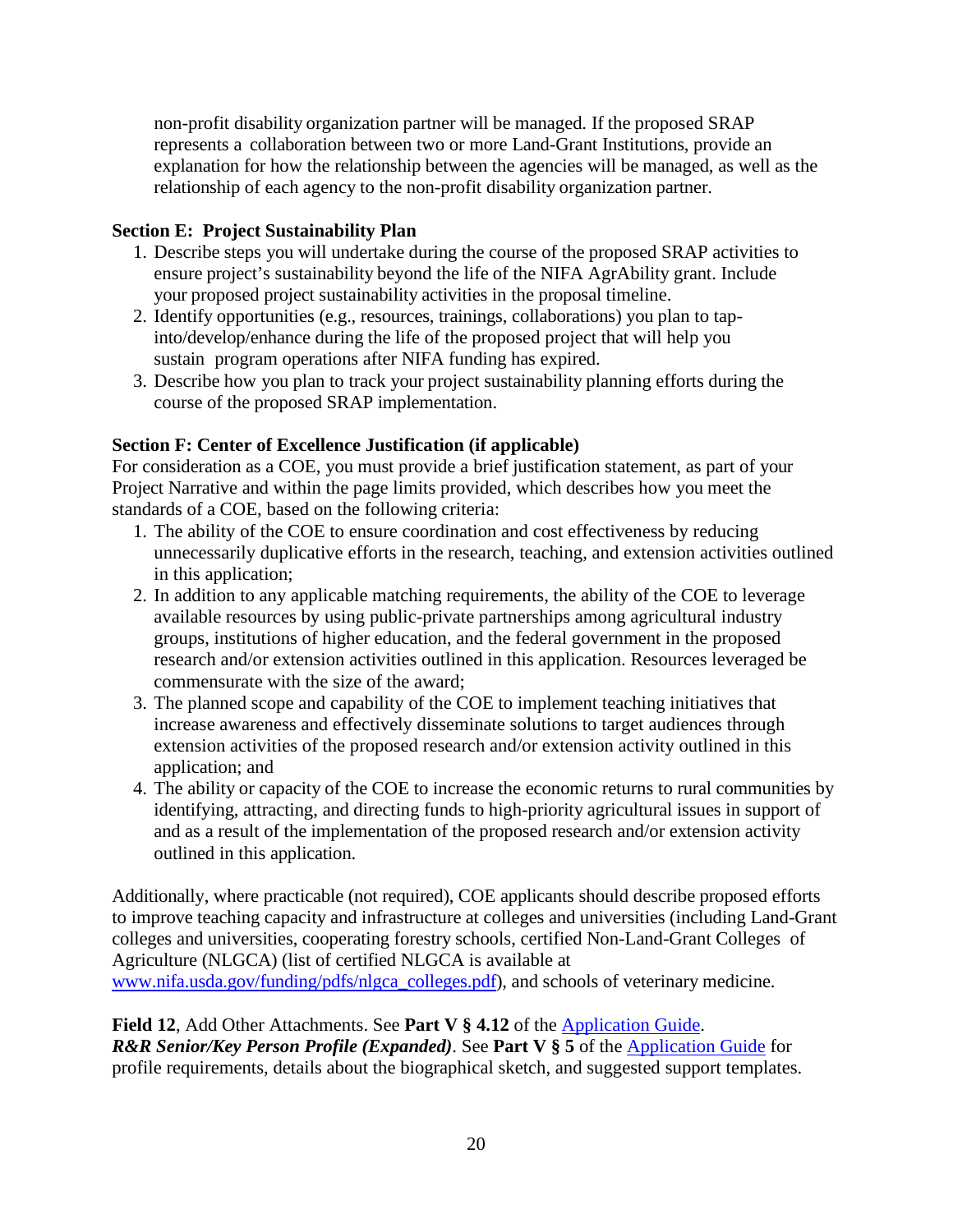*R&R Personal Data*. This information is voluntary and is not a precondition of award (see **Part V § 6** of the [Application Guide\)](https://apply07.grants.gov/apply/opportunities/instructions/PKG00249520-instructions.pdf).

#### *R&R Budget*. See **Part V** § 7 of the **Application Guide**.

- 1. Match No Match Required: The AgrAbility program has NO matching requirement. NIFA will not factor matching resources into the review process as an evaluation criterion.
- 2. Indirect costs (IDC) Not allowed.
- 3. *Data Management Plan*. A DMP is required for this program. Applicants should clearly articulate how the project director (PD) and co-PDs plan to manage and disseminate the data generated by the project. The DMP will be considered during the merit review process (see [Part V § B](#page-21-1) of this RFA, **Part III § 3.1** of the [Application Guide](https://apply07.grants.gov/apply/opportunities/instructions/PKG00249520-instructions.pdf) and [NIFA's Data](https://nifa.usda.gov/resource/data-management-plan-nifa-funded-research-projects)  [Management Plan\)](https://nifa.usda.gov/resource/data-management-plan-nifa-funded-research-projects).

#### *Supplemental Information Form*. See **Part VI § 1** of the [Application Guide.](https://apply07.grants.gov/apply/opportunities/instructions/PKG00249520-instructions.pdf)

- 1. Field 2. Program to which the applicant is applying. Enter the program name **AgrAbility** and the program code **LQ**. Accurate entry is critical.
- 2. Field 8. Conflict of Interest List. See **Part VI § 1.8** of the [Application Guide.](https://apply07.grants.gov/apply/opportunities/instructions/PKG00249520-instructions.pdf)

#### *Representations Regarding Felony Conviction and Tax Delinquent Status for Corporate Applicants*. This is required for corporate applicants. See **Part VI § 2** of the [Application Guide](https://apply07.grants.gov/apply/opportunities/instructions/PKG00249520-instructions.pdf) for a description of the term, "corporation."

#### <span id="page-20-0"></span>**C. Funding Restrictions**

<span id="page-20-1"></span>Successful applicants must not use grant funds awarded under the authority of this RFA to renovate or refurbish research, education, or extension space; purchase or install fixed equipment in such space; or to plan, repair, rehabilitate, acquire, or construct buildings or facilities.

**No Indirect Cost (IDC)**. IDC is not authorized for this RFA.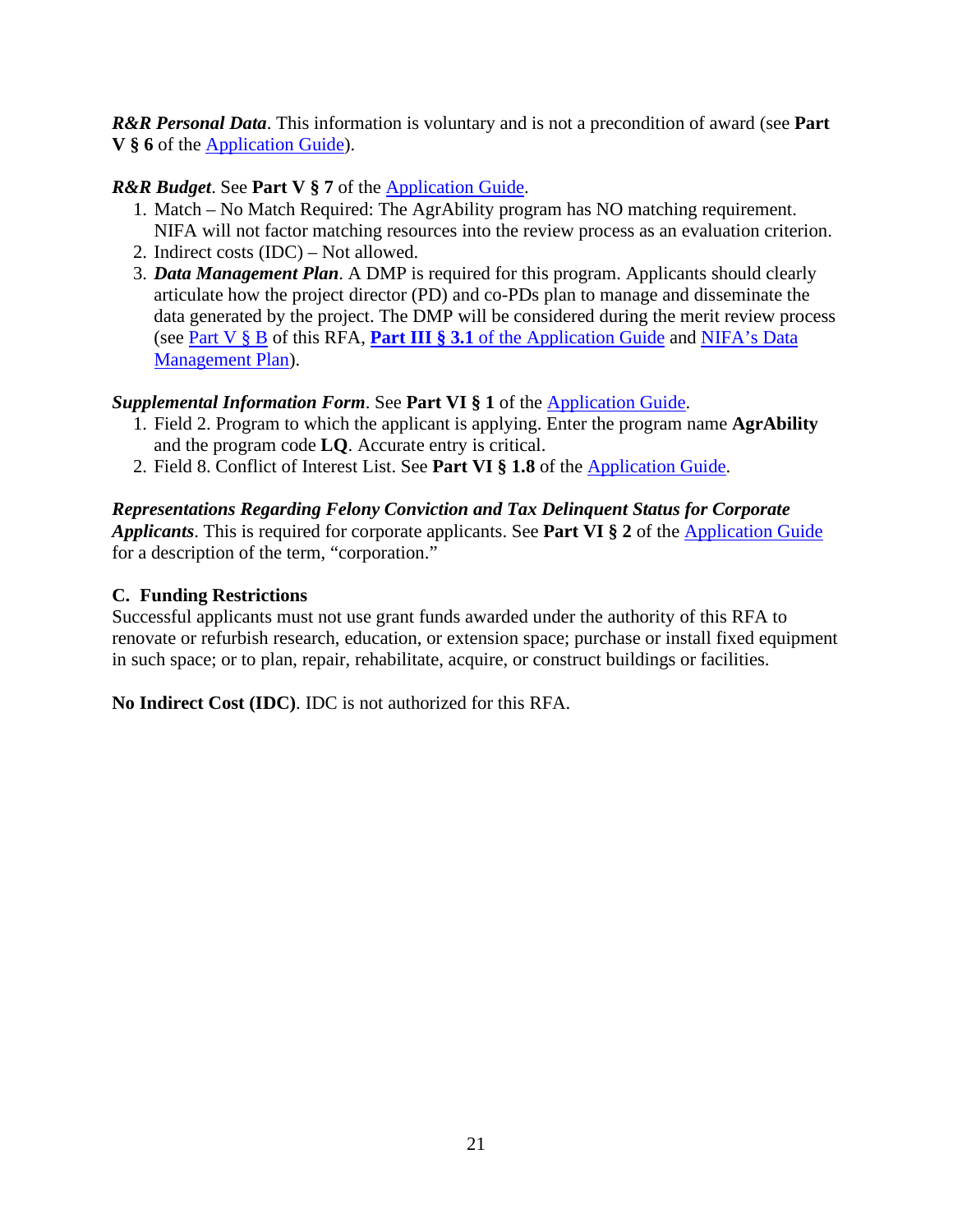#### <span id="page-21-0"></span>**PART V. APPLICATION REVIEW REQUIREMENTS**

#### <span id="page-21-1"></span>**A. NIFA's Evaluation Process**

NIFA evaluates each application in a two-part process. First, we screen each application to ensure that it meets the administrative requirements set forth in this RFA. All administrative requirements must be met in order for the application to proceed to the next level of review. Second, a scientific peer-review process will be used to technically evaluate applications that have met the administrative requirements using a review panel **(see** [NIFA Peer Review](https://nifa.usda.gov/sites/default/files/resource/NIFA-Peer-Review-Process-for-Competitive-Grant-Applications_0.pdf)  [Process\)](https://nifa.usda.gov/sites/default/files/resource/NIFA-Peer-Review-Process-for-Competitive-Grant-Applications_0.pdf).

#### **Scientific Peer Review Process:**

NIFA selects reviewers for the review panel based upon their training and experience in relevant scientific, extension, or education fields, taking into account the following factors:

- 1. the level of relevant formal scientific, technical education, or extension experience of the individual, as well as the extent to which an individual is engaged in relevant research, education, or extension activities.
- 2. the need to include experts from various areas of specialization within relevant scientific, education, or extension fields.
- 3. the need to include other experts (e.g., producers, range or forest managers/operators, and consumers) who can assess relevance of the applications to targeted audiences and to program needs.
- 4. the need to include experts from a variety of organizational types (e.g., colleges, universities, industry, state and Federal agencies, and private profit and non-profit organizations) and geographic locations.
- 5. the need to maintain a balanced composition with regard to minority and female representation and an equitable age distribution; and
- 6. the need to include reviewers who can judge the effective usefulness of each application to producers and the general public.

After each peer review panel has completed its deliberations, the responsible program staff of NIFA will recommend that your project is either approved for support from currently available funds or declined due to insufficient funds or unfavorable review.

NIFA reserves the right to negotiate with the PD/PI and/or the submitting organization or institution regarding project revisions (e.g., reductions in the scope of work, funding level, period, or method of support) prior to recommending any project for funding.

After the review process has been completed, NIFA sends copies of reviews, *not* including the identity of reviewers, and a summary (if applicable) of the review panel comments to the PD.

<span id="page-21-2"></span>*Conflicts of interest*. NIFA takes extreme care to prevent any actual or perceived conflicts of interest that may influence the review or evaluation (see [NIFA Peer Review Process for](https://nifa.usda.gov/resource/nifa-peer-review-process-competitive-grant-applications)  [Competitive Grant Applications\)](https://nifa.usda.gov/resource/nifa-peer-review-process-competitive-grant-applications).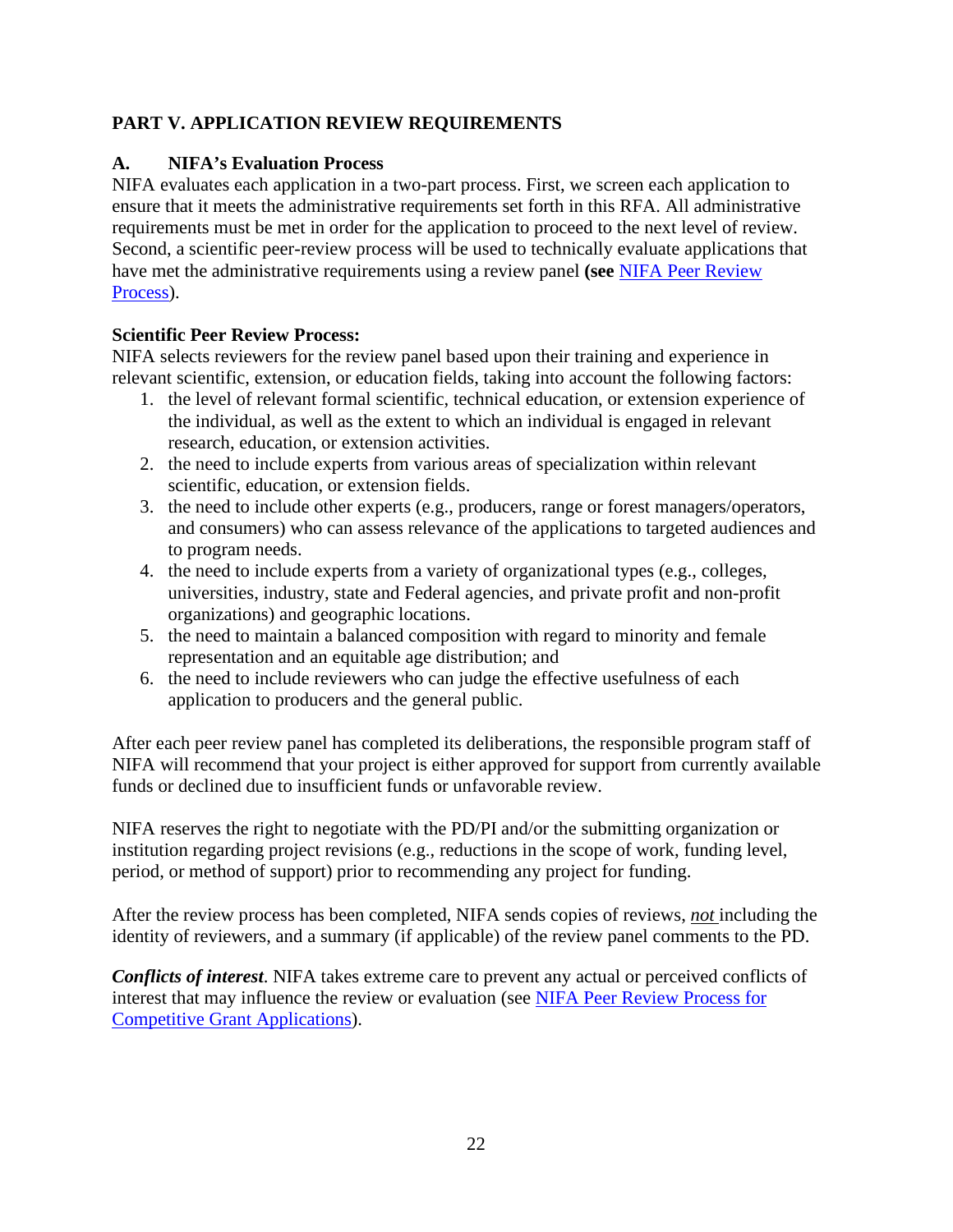#### **B. Evaluation Criteria**

NIFA will use the following criteria to evaluate this RFA:

A reviewer's written evaluation entails two levels of assessment. First, the reviewer summarizes how well the application addressed each evaluation criterion. After the application has been assessed for strengths and weaknesses of each criterion, the reviewer then evaluates the overall likelihood that the project will have significant outcomes. These written reviews are used to begin panel discussions with other reviewers serving on the peer review panel. Through these discussions, peer review panelists come to consensus on the final rating and ranking of proposals. A complete description of NIFA's peer review process can be found at the NIFA website:<https://nifa.usda.gov/resource/nifa-peer-review-process-competitive-grant-applications>[.](http://plone.csrees.usda.gov/groups/OfficesUnits/OGFM/AppData/Local/Microsoft/Windows/INetCache/Content.Outlook/EHVRR5XZ/:%20https:/nifa.usda.gov/sites/default/files/resource/NIFA-Peer-Review-Process-for-Competitive-Grant-Applications_0.pdf) 

NIFA will use the evaluation criteria below to review applications submitted in response to the State and Regional AgrAbility Project (SRAP) area in this RFA. Your application will be reviewed and scored according to the quality of your response to the requirements in Sections A-F detailed in the project narrative. The SRAP evaluation criteria are listed below and in priority order of importance:

#### 1. **Statement of Need and Significance of the Proposed SRAP**

This criterion is used to assess the likelihood that the project will have an impact upon and advance the quality of life for farmers with disabilities and how the proposed project is of public value and significance, how it helps to solve a critical state or regional needs of farmers with disabilities. Factors include those identified in the project narrative.

#### 2. **Proposed Approach**

This criterion relates to the development and delivery of proposed SRAP to farmers with disabilities, their families, and communities. Factors include those identified in the project narrative, such as specifics regarding farmer groups to be served and activities under each of the four program objectives (direct assistance, education, marketing, and networking), including activities to be undertaken under NAP guidance.

#### 3. **Project Performance Assessment**

This criterion relates to program performance outcomes and program performance monitoring. Elements include the soundness of the proposed performance monitoring approach including delineation of appropriate objectives, methodology, plan of operation, timetable, logic model/theory of change, expected products and results, performance metrics/targets, and results dissemination plan. Factors include those identified in the project narrative.

#### 4. **Institutional Capacity, Division of Labor and Management Plan**

This criterion relates to the institution's capability to perform the project and to the degree to which key personnel have expertise and management plan in place to successfully carry out the proposed work. Factors include those identified in the project narrative, including presence of commitment letters from key project partners stating partners' expected roles and readiness to collaborate.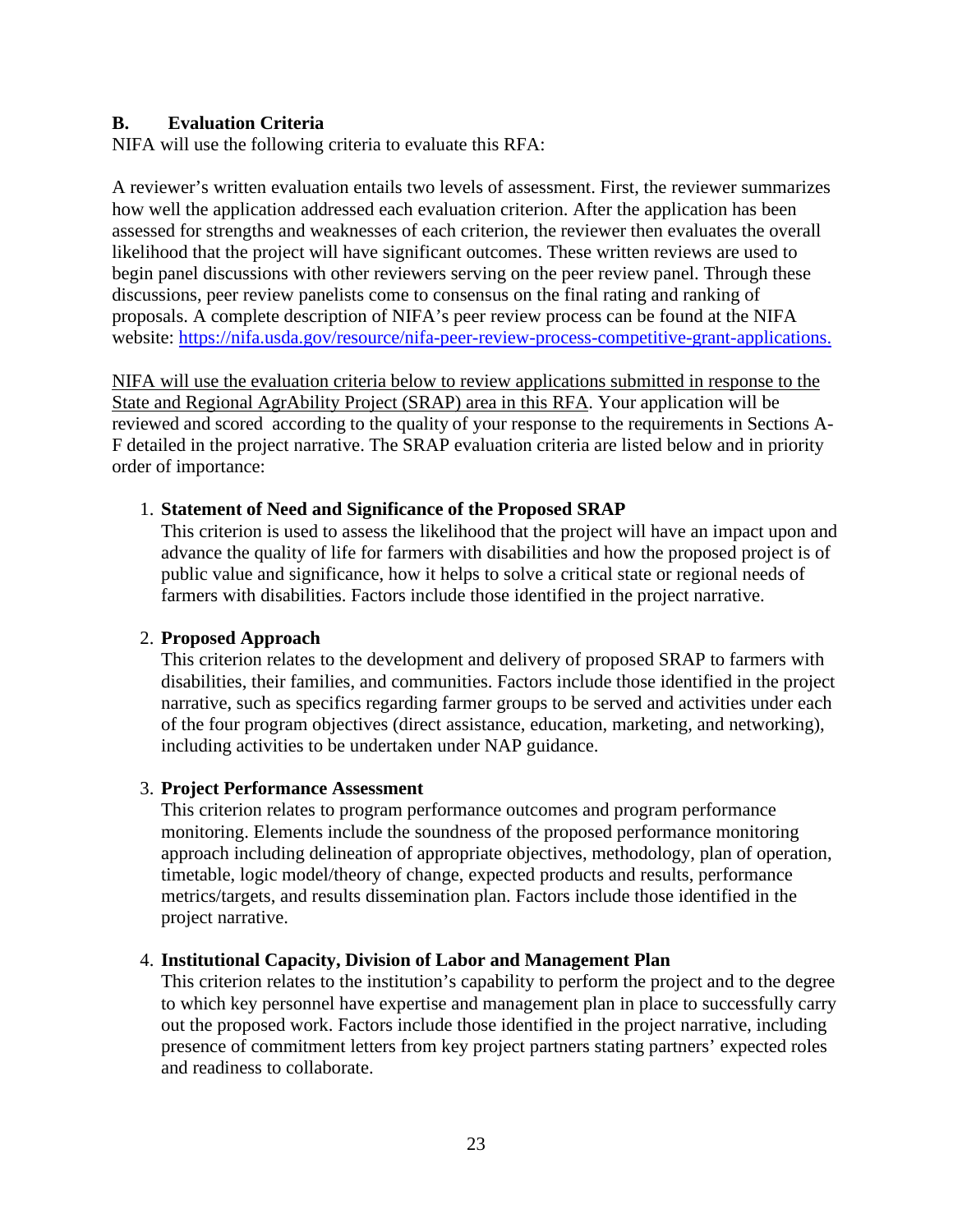#### 5. **Budget Justification**

This criterion relates to how well the total budget supports the project and is cost effective. Elements considered include the necessity and reasonableness of costs to carry out project activities and achieve project objectives; the appropriateness of budget allocations between the applicant and any collaborating institution(s); the adequacy of time committed to the project by key project personnel; and the degree to which the project maximizes the use of limited resources, optimizes educational value for the dollar, achieves economies of scale, and focuses expertise and activity.

#### 6. **Project Sustainability Plan**

This criterion relates to the institution's readiness to develop, implement, and track progress on their SRAP sustainability plan during the course of the proposed work. Factors include those identified in the project narrative.

#### <span id="page-23-0"></span>**C. Centers of Excellence**

In addition to evaluating applicants using the criterion listed in Part V  $\S$  B of this RFA, NIFA will use the COE standards described in this RFA to evaluate applicants that rank highly meritorious and requested to be considered as a COE. In instances where applicants are found to be equally meritorious with the application of a non-COE applicant, NIFA will prioritize the COE applicant meeting the COE criteria. NIFA will effectively use the COE prioritization as a "tie breaker." Applicants that rank highly meritorious but who did not request consideration as a COE or who are not deemed to have met the COE standards may still receive funding.

Applicants that meet the COE requirements will have the COE designation in their notice of award. Entities recognized as COE will maintain that distinction for the duration of their period of performance or as identified in the terms and conditions of that award.

#### <span id="page-23-1"></span>**D. Organizational Management Information**

Applicants must submit specific management information relating to an applicant prior to an award and update the information as needed. Applicants may only have to update their information if they had previously provided the information under this or another NIFA program. NIFA provides the requisite forms during the pre-award process. Although an applicant may be eligible for award under this program, there are factors that may exclude an applicant from receiving federal financial and nonfinancial assistance and benefits under this program (e.g., debarment or suspension of an individual, or a determination that an applicant is not responsible).

#### <span id="page-23-2"></span>**E. Application Disposition**

Applicants may withdraw at any time before NIFA makes a final funding decision. NIFA will retain all applications, including withdrawn applications and unfunded applications.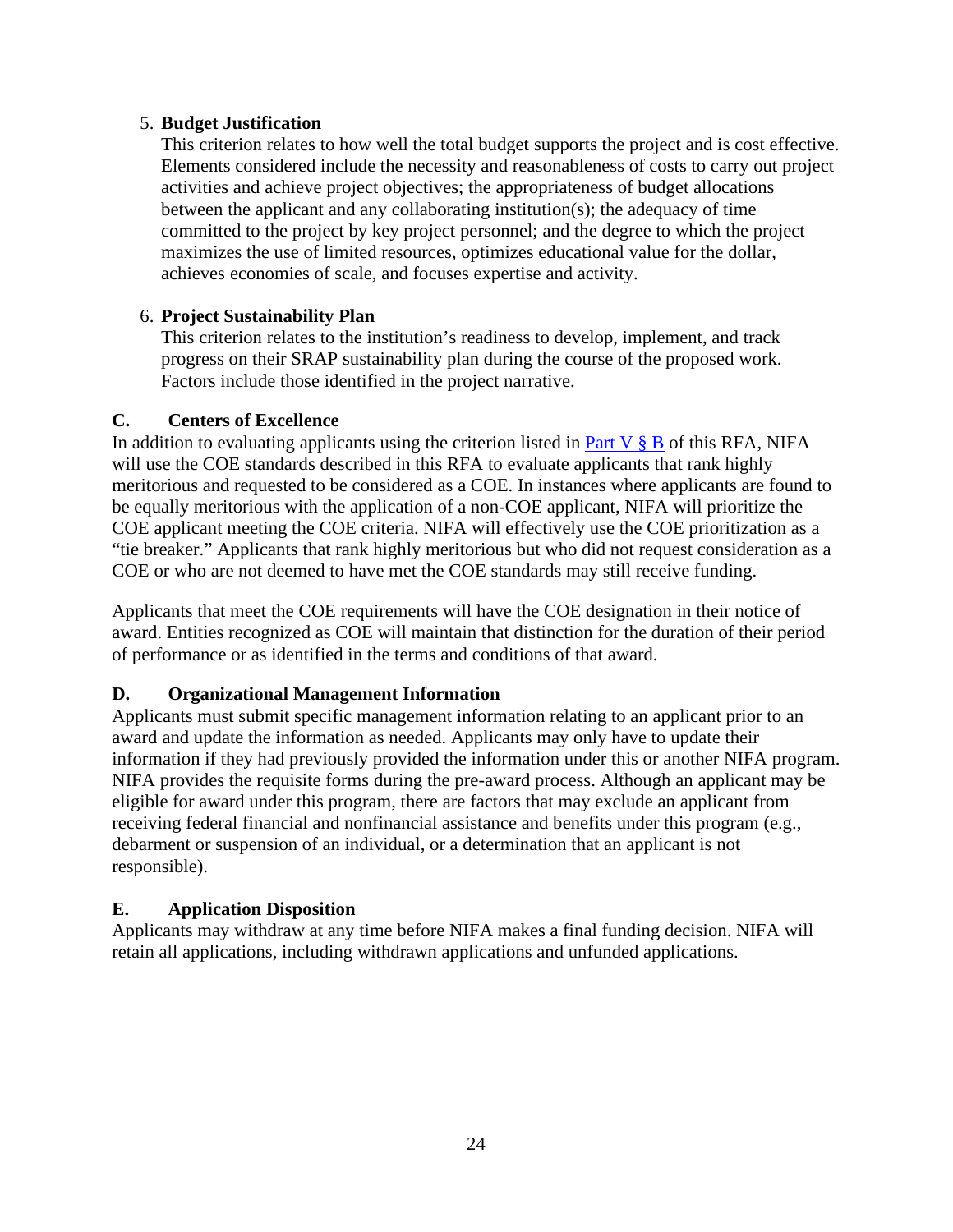#### <span id="page-24-0"></span>**PART VI. AWARD ADMINISTRATION**

#### <span id="page-24-1"></span>**A. General**

Within the limit of funds authorized, the NIFA awarding official will make grants to responsible and eligible applicants whose applications are judged most meritorious under the procedures set forth in this RFA. The date specified by the NIFA awarding official as the effective date of the grant must be no later than September 30 of the federal fiscal year in which the project is approved for support and funds are appropriated for such purpose, unless otherwise permitted by law. The project need not be initiated on the grant effective date, but as soon thereafter as practical so that project goals may be attained within the funded project period. All funds granted by NIFA under this RFA may be used only for the purpose for which they are granted in accordance with the approved application and budget, regulations, terms and conditions of the award, applicable federal cost principles, USDA assistance regulations, and [NIFA General](https://www.ecfr.gov/cgi-bin/text-idx?SID=1a74011311d649ff6313ca273791b131&mc=true&node=pt7.15.3430&rgn=div5)  Awards Administration Provisions, [7 CFR Part 3430, subparts A through E.](https://www.ecfr.gov/cgi-bin/text-idx?SID=1a74011311d649ff6313ca273791b131&mc=true&node=pt7.15.3430&rgn=div5)

**Award Notice**. The award document will provide pertinent instructions and information as described in [2 CFR 200.211](https://www.ecfr.gov/cgi-bin/retrieveECFR?gp=&SID=c44a1f8f16917d78ba5ba676eac5fdc3&mc=true&r=SECTION&n=se2.1.200_1211) (see [NIFA's Terms and Conditions\)](https://nifa.usda.gov/terms-and-conditions).

#### <span id="page-24-2"></span>**Administrative and National Policy Requirements**

Several federal statutes and regulations apply to grant applications and the projects outlined in this RFA (some are listed here: [Federal Regulations\)](https://nifa.usda.gov/federal-regulations). Unless specifically noted by statue or award-specific requirements, NIFA Policy Guide applies to all NIFA awards.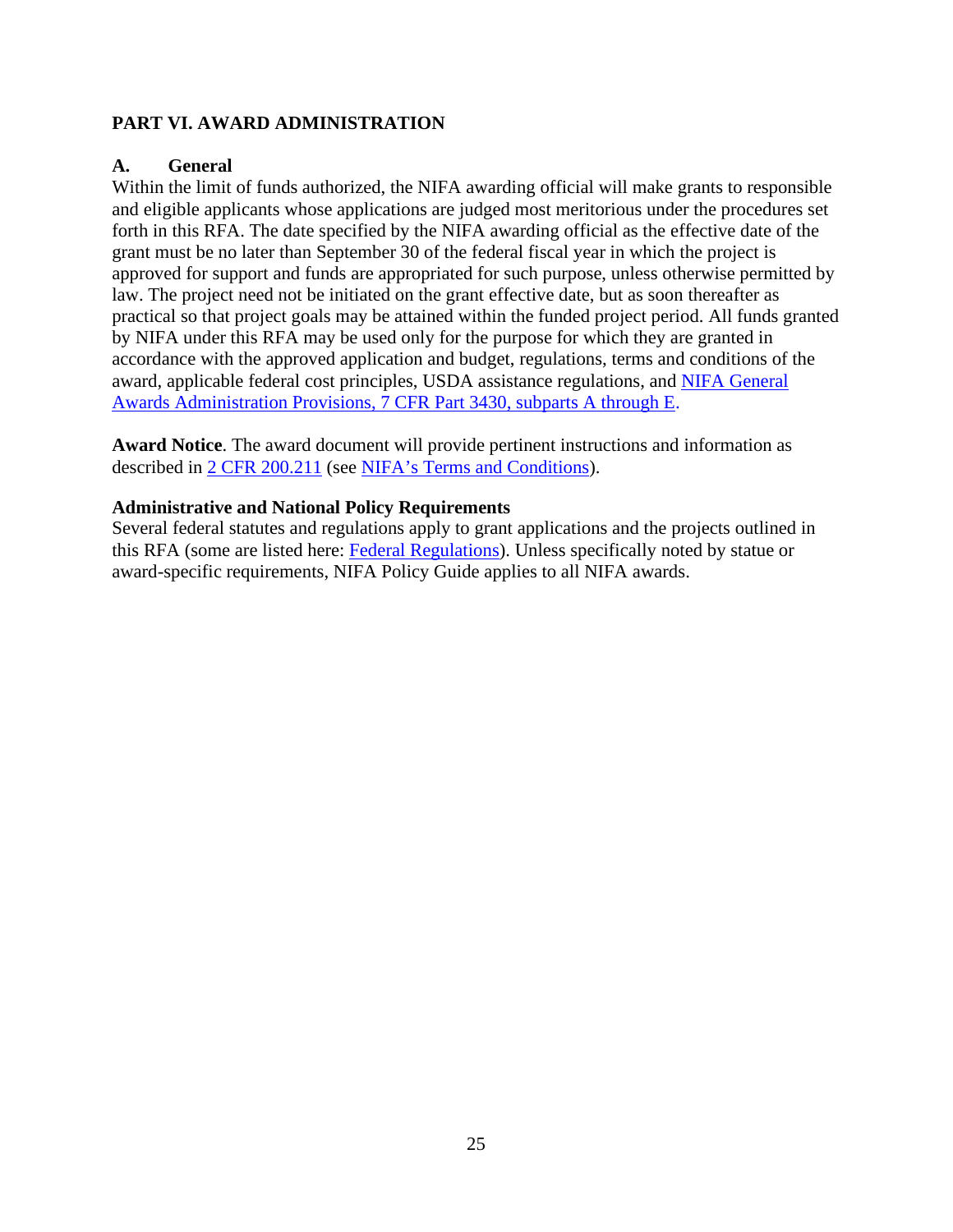#### **PART VII. OTHER INFORMATION**

#### <span id="page-25-0"></span>**A. Use of Funds and Changes in Budget**

*Delegation of fiscal responsibility.* Unless the terms and conditions of the award state otherwise, awardees may not in whole or in part delegate or transfer to another person, institution, or organization the responsibility for use or expenditure of award funds.

*Changes in Budget or Project Plans*. In accordance with [2 CFR 200.308,](https://www.ecfr.gov/cgi-bin/text-idx?SID=3af89506559b05297e7d0334cb283e24&mc=true&node=se2.1.200_1308&rgn=div8) awardees must request prior approval from NIFA for the following program or budget-related reasons (the awardee is subject to the terms and conditions identified in the award):

- 1. Change in the scope or the objective of the project or program without prior written approval (even if there is no associated budget revision requiring).
- 2. Change in a key person specified in the application or the federal award.
- 3. Disengagement from the project for more than three months, or a 25 percent reduction in time devoted to the project.
- 4. Inclusion of costs that require prior approval in accordance with 2 CFR 200 Subpart E [\(Cost Principles\),](https://www.ecfr.gov/current/title-2/subtitle-A/chapter-II/part-200#subpart-E) or [45 CFR Part 75 Appendix IX,](https://www.ecfr.gov/cgi-bin/text-idx?node=pt45.1.75#ap45.1.75_1521.ix) [\(Principles for Determining Costs](https://www.ecfr.gov/cgi-bin/text-idx?node=pt45.1.75#ap45.1.75_1521.ix)  [Applicable to Research and Development under Awards and Contracts with Hospitals\)](https://www.ecfr.gov/cgi-bin/text-idx?node=pt45.1.75#ap45.1.75_1521.ix), or [48 CFR,](https://www.ecfr.gov/cgi-bin/text-idx?SID=4d9d83a5cef52c19c5ff83421fa48a4b&mc=true&tpl=/ecfrbrowse/Title48/48tab_02.tpl) unless waived by the federal awarding agency,
- 5. [48 CFR Part 31, Contract Cost Principles and Procedures;](https://www.ecfr.gov/cgi-bin/text-idx?SID=4d9d83a5cef52c19c5ff83421fa48a4b&mc=true&node=pt48.1.31&rgn=div5)
- 6. Transfer of funds budgeted for participant support costs to other categories of expense [\(2 CFR 200.456 Participant support costs\)](https://www.ecfr.gov/cgi-bin/text-idx?SID=875f7422535a157681c65d5ff44deb32&mc=true&node=pt2.1.200&rgn=div5#se2.1.200_1456);
- 7. Sub-awarding, transferring or contracting out of any work under a federal award, including fixed amount sub-awards (see [2 CFR 200.333, Fixed Amount Sub-awards\)](https://www.ecfr.gov/cgi-bin/text-idx?SID=9eaf9554e1f32bf0d83aca55646e9b7e&mc=true&node=pt2.1.200&rgn=div5#se2.1.200_1333), unless described in the application and funded in the approved federal awards. This provision does not apply to the acquisition of supplies, material, equipment, or general support services.
- 8. Changes in the approved cost-sharing or matching provided by the non-federal entity; and
- 9. The need for additional federal funds to complete the project.

#### <span id="page-25-1"></span>**B. Confidential Aspects of Applications and Awards**

When an application results in an award, it becomes a part of NIFA transaction records, which are available to the public. Information that the Secretary of Agriculture determines to be confidential, privileged, or proprietary in nature will be held in confidence to the extent permitted by law. Therefore, applicants should clearly mark any information within the application they wish to have considered as confidential, privileged, or proprietary. NIFA will retain a copy of an application that does not result in an award for three years. Such an application will be released only with the consent of the applicant or to the extent required by law. An applicant may withdraw at any time prior to the final action thereon.

#### <span id="page-25-2"></span>**C. Regulatory Information**

This program is not subject to the provisions of **Executive Order 12372**, which requires intergovernmental consultation with state and local officials. Under the provisions of the [Paperwork Reduction Act of 1995](https://www.reginfo.gov/public/reginfo/pra.pdf) [\(44 U.S.C. Chapter 35\)](http://uscode.house.gov/view.xhtml?path=/prelim@title44/chapter35&edition=prelim), the collection of information requirements contained in this notice have been approved under [OMB Document No. 0524-](https://www.federalregister.gov/documents/2018/10/29/2018-23552/submission-for-omb-review-comment-request) [0039.](https://www.federalregister.gov/documents/2018/10/29/2018-23552/submission-for-omb-review-comment-request)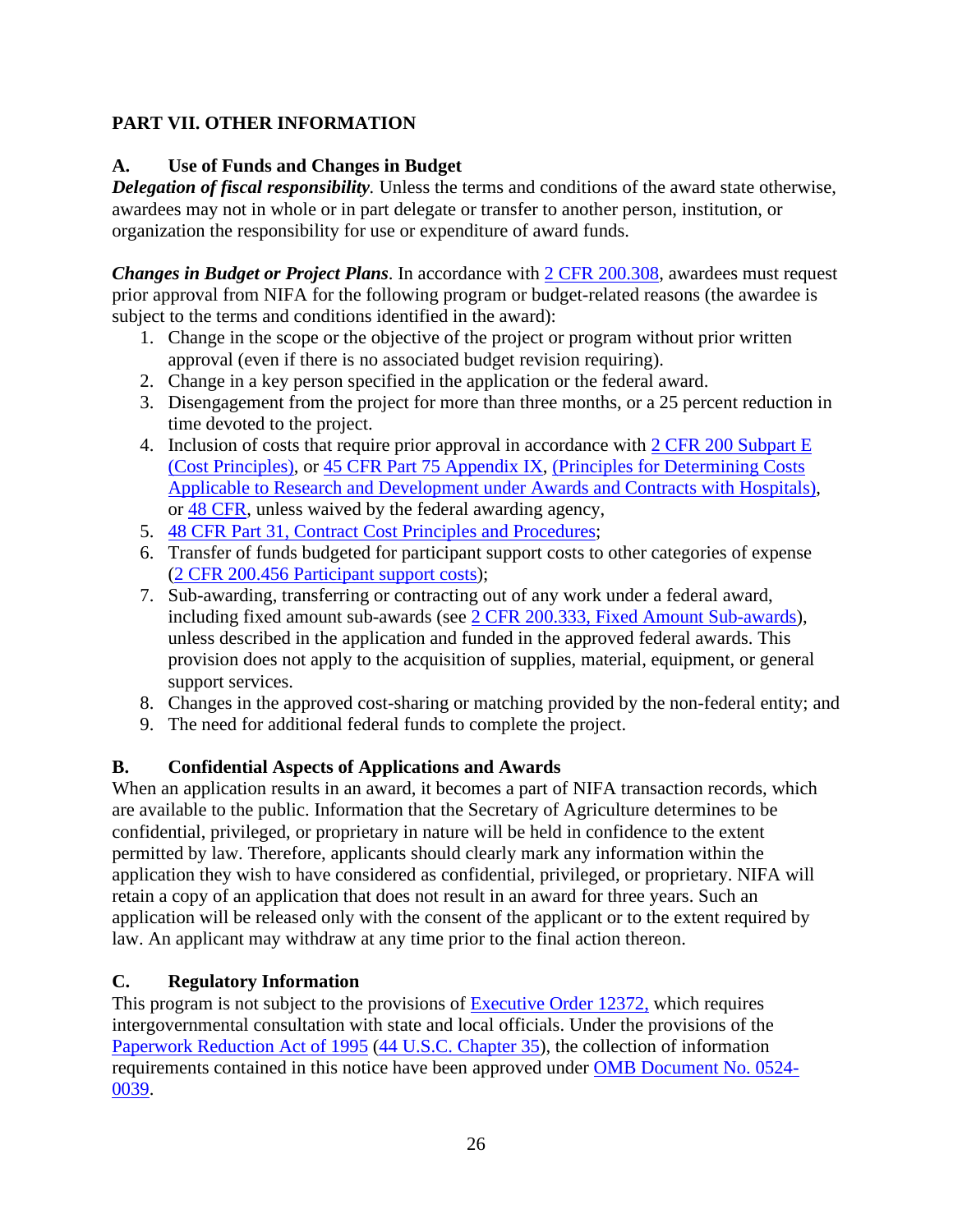#### **APPENDIX I: AGENCY CONTACT**

#### **Table 6: Program Contacts**

<span id="page-26-0"></span>

| <b>Name</b>          | Email                         | Telephone    |
|----------------------|-------------------------------|--------------|
| Victoria Finkenstadt | victoria.finkenstadt@usda.gov | 816-520-8456 |
| Lelan Dixon          | lelan.d.dixon@usda.gov        | 202-374-9776 |

For administrative questions related to

- Grants.gov, see Part IV of this RFA
- Other RFA or application questions, please email grantapplicationquestions@usda.gov
- Awards under this RFA, please email **awards@usda.gov**

#### **U.S. Postal Mailing Address:**

National Institute of Food and Agriculture U.S. Department of Agriculture P.O. Box 419205, MS 10000 Kansas City, MO 64141-6205

Courier/Package Delivery Address: National Institute of Food and Agriculture United States Department of Agriculture 2312 East Bannister Road, MS 10000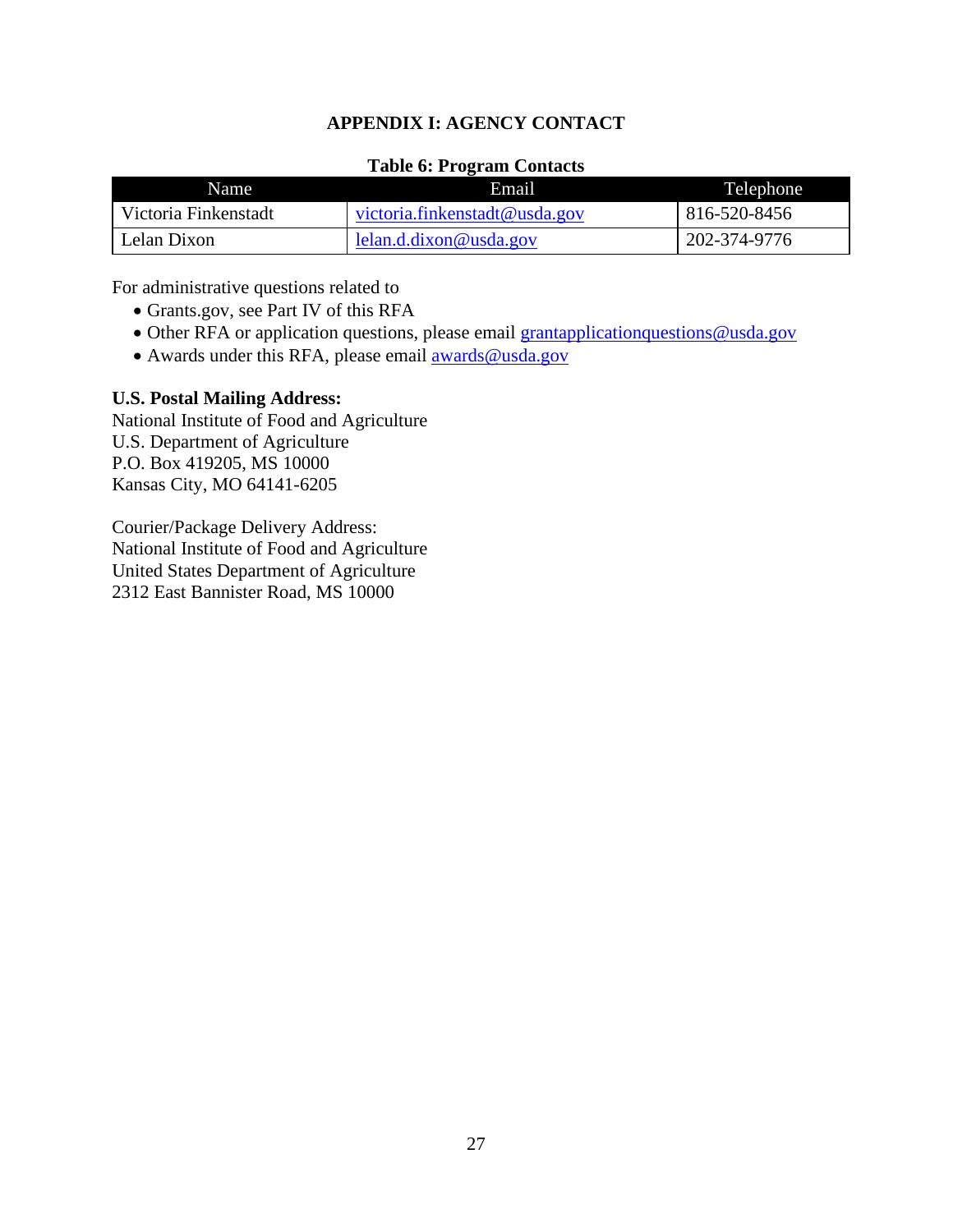#### **APPENDIX II: GLOSSARY OF TERMS**

#### <span id="page-27-1"></span><span id="page-27-0"></span>**Table 7: Glossary of Terms**

| <b>Name</b>                                                        | <b>Acronyms</b> |
|--------------------------------------------------------------------|-----------------|
| Agriculture and Food Research Initiative                           | <b>AFRI</b>     |
| <b>Authorized Representative</b>                                   | AR              |
| Agricultural Research, Extension, and Education Reform Act of 1998 | <b>AREERA</b>   |
| Coordinated Agricultural Project                                   | <b>CAP</b>      |
| <b>Catalog of Federal Domestic Assistance</b>                      | <b>CFDA</b>     |
| Center of Excellence                                               | <b>COE</b>      |
| Data Management Plan                                               | <b>DMP</b>      |
| National Institute of Food and Agriculture                         | <b>NIFA</b>     |
| <b>Request for Application</b>                                     | <b>RFA</b>      |
| Research, Education, and Economics                                 | <b>REE</b>      |
| <b>State and Regional AgrAbility Projects</b>                      | <b>SRAP</b>     |
| United States Department of Agriculture                            | <b>USDA</b>     |